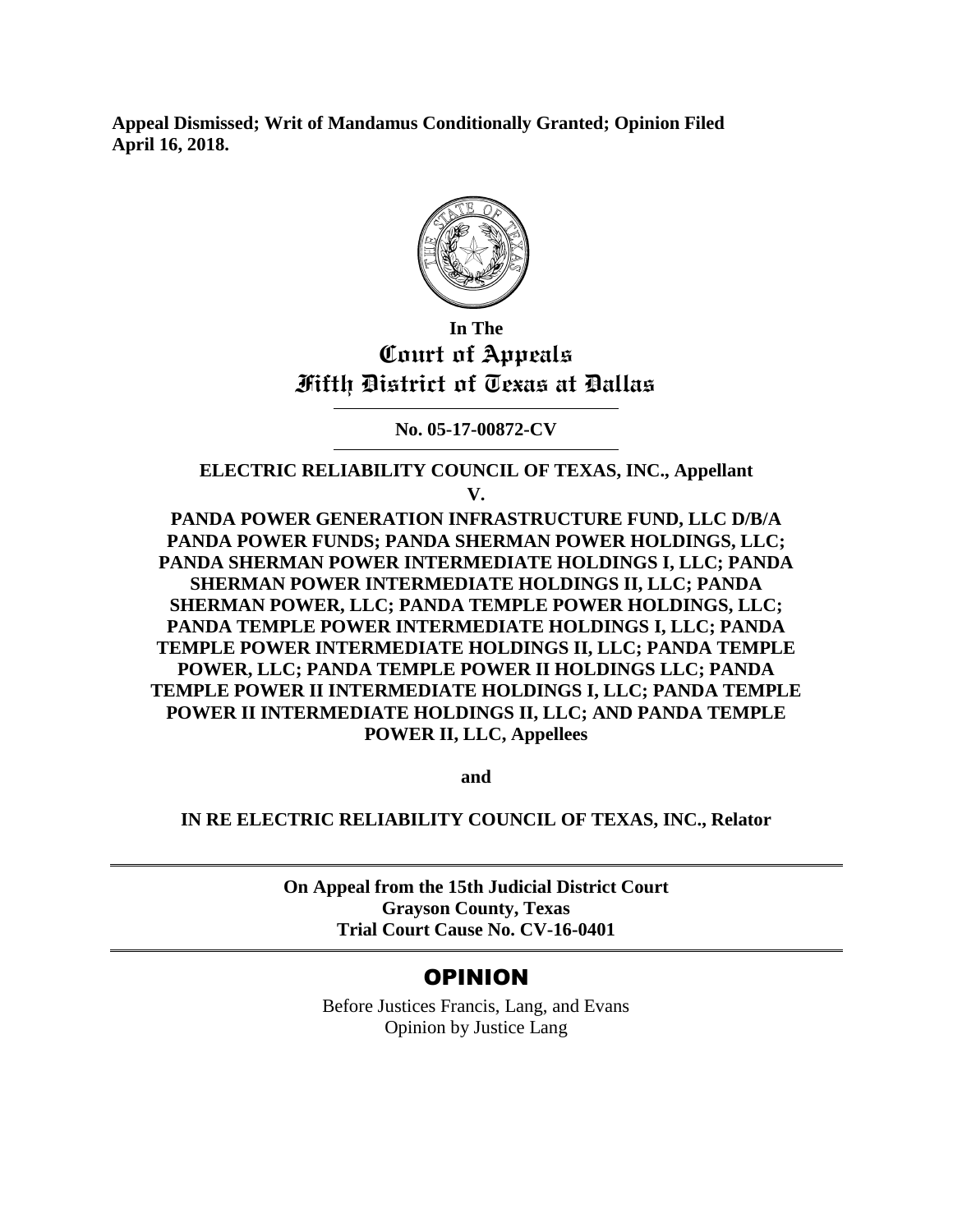In this consolidated interlocutory appeal and mandamus proceeding, we must decide whether appellees/real parties in interest, a group of limited liability companies<sup>1</sup> (collectively, "Panda"), are barred from proceeding with claims of fraud, negligent misrepresentation, and breach of fiduciary duty against appellant/relator Electric Reliability Council of Texas, Inc. ("ERCOT") based on representations by ERCOT respecting future demand for electric power in Texas. In the trial court, ERCOT filed two pleas to the jurisdiction, asserting Panda's claims are barred because (1) the State's sovereign immunity extends to ERCOT as to this lawsuit and (2) alternatively, the Public Utility Commission of Texas ("PUC") has exclusive jurisdiction over Panda's claims. The trial court denied those jurisdictional pleas.

In this Court, ERCOT asserts in two issues that the trial court erred by denying its pleas to the jurisdiction. Further, ERCOT contends this Court has appellate jurisdiction over this case pursuant to section 51.014(a)(8) of the Texas Civil Practice and Remedies Code, *see* TEX. CIV. PRAC. & REM. CODE ANN. § 51.014(a)(8) (West Supp. 2017), or, alternatively, mandamus jurisdiction pursuant to Texas Government Code section 22.221(b), *see* TEX. GOV'T CODE ANN. § 22.221(b) (West Supp. 2017).

We conclude this Court lacks jurisdiction as to ERCOT's interlocutory appeal, but has mandamus jurisdiction over this case. Additionally, we decide in favor of ERCOT as to the trial court's denial of its plea to the jurisdiction based on sovereign immunity. We need not reach ERCOT's issue respecting its plea to the jurisdiction based on exclusive jurisdiction.

We dismiss ERCOT's interlocutory appeal for lack of jurisdiction. Further, we conditionally grant ERCOT's petition for writ of mandamus and direct the trial court to vacate its

 $\overline{a}$ 

<sup>&</sup>lt;sup>1</sup> Specifically, appellees/real parties in interest are Panda Power Generation Infrastructure Fund, LLC d/b/a Panda Power Funds; Panda Sherman Power Holdings, LLC; Panda Sherman Power Intermediate Holdings I, LLC; Panda Sherman Power Intermediate Holdings II, LLC; Panda Sherman Power, LLC; Panda Temple Power Holdings, LLC; Panda Temple Power Intermediate Holdings I, LLC; Panda Temple Power Intermediate Holdings II, LLC; Panda Temple Power, LLC; Panda Temple Power II Holdings LLC; Panda Temple Power II Intermediate Holdings I, LLC; Panda Temple Power II Intermediate Holdings II, LLC; and Panda Temple Power II, LLC.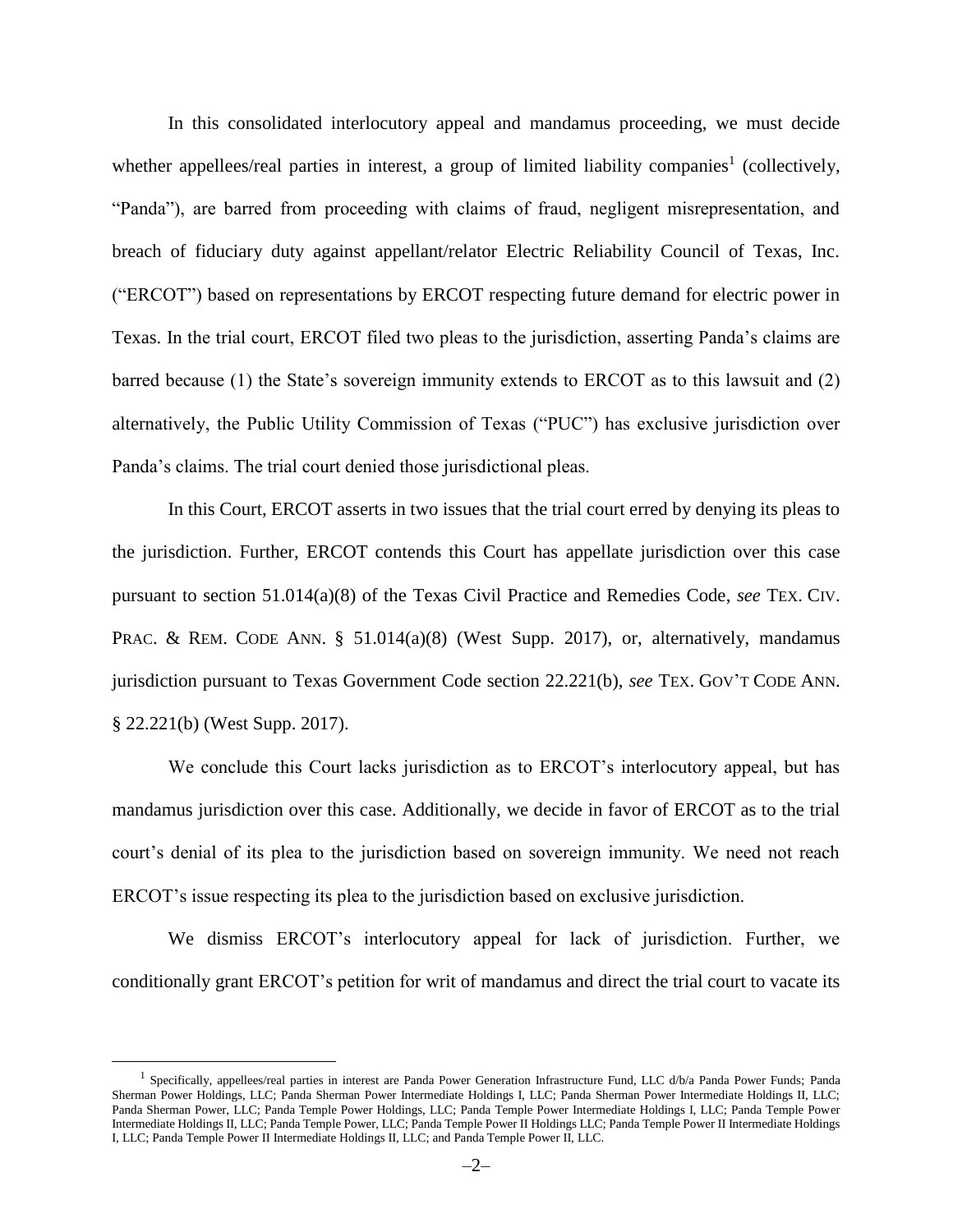order denying ERCOT's plea to the jurisdiction based on sovereign immunity and dismiss this case for lack of jurisdiction.

#### **I. FACTUAL AND PROCEDURAL CONTEXT**

In 1999, the Texas Legislature enacted Chapter 39 of the Texas Public Utility Regulatory Act ("PURA") to restructure the electric utility industry in Texas. *See* TEX. UTIL. CODE ANN. §§ 39.001–.916 (West 2016). Pursuant to PURA section 39.151, the PUC was required to certify an "independent system operator" ("ISO") to, among other functions, "ensure the reliability and adequacy of the regional electrical network." *See id*. § 39.151(a)–(c). In 2001, the PUC certified ERCOT, a Texas non-profit corporation, as the ISO.

We quote Panda's live petition at length because it clearly identifies Panda's position. Panda contended in part (1) "[a]s part of its responsibilities as an ISO, ERCOT publishes market data for use by those who participate in the ERCOT market"; (2) in approximately 2011 and 2012, ERCOT "sponsored false and misleading market reports describing capacity, demand, and reserves in the ERCOT region" (the "CDRs") and "broadcast[] the false market information throughout the state" via ERCOT's website, ERCOT press releases, and "ERCOT sponsored interviews with the press"; (3) additionally, ERCOT representatives "confirmed" the "CDR results" at presentations and meetings in Texas; (4) within the ERCOT region, "the CDRs or similar reports form the basis of investment analysis and drive the investment" as to construction of new power plants; (5) Panda "relied on [ERCOT's] representations to build three power plants at a cost of \$2.2 billion"; (6) "[a]fter the investments were irrevocably committed and after the power plants were under construction, [ERCOT] admitted that its earlier representations were false"; and (7) the consequences to Panda were "devastating," as the Panda entities "now sell power into the grid . . . at a fraction of the price they would have enjoyed had the false market data been accurate." As described above, Panda asserted claims for fraud, negligent misrepresentation, and breach of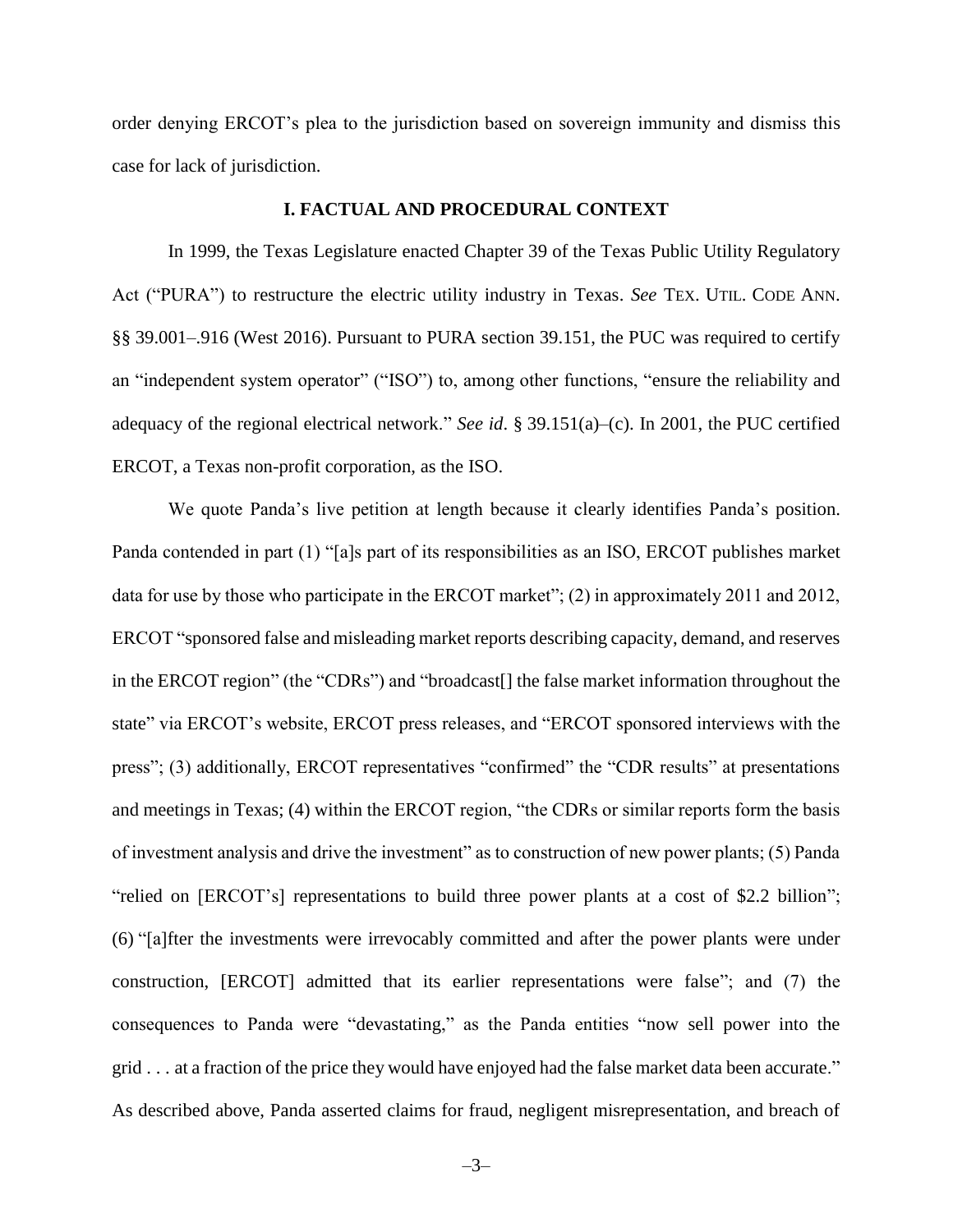fiduciary duty. Specifically, according to Panda, (1) "[t]he ERCOT publications were made negligently or fraudulently" and/or ERCOT "negligently or fraudulently failed to disclose the falsity sooner than it did," and (2) ERCOT owed and breached "formal" and "informal" fiduciary duties to Panda "to act independently and competently in the performance of its responsibilities as an ISO." $^2$ 

ERCOT filed a general denial answer. Additionally, approximately one year later, ERCOT filed its jurisdictional plea based on exclusive jurisdiction described above. Following a response by Panda and a hearing, that plea to the jurisdiction was denied by the trial court.

Several months later, ERCOT filed a "Motion for Reconsideration of ERCOT's First Plea to the Jurisdiction and Alternative Amended Jurisdictional Plea." Therein, ERCOT contended in part that sovereign immunity bars Panda's claims because "an entity exercising the government's regulatory powers shares its immunity with respect to that exercise." In support of its arguments, ERCOT cited, *inter alia*, federal cases involving federal "self-regulatory organizations" ("SROs").

Panda filed a response in which it asserted in part "the law is clear that ERCOT is not the type of entity entitled to the protections of immunity because: (1) ERCOT is not a state agency or political subdivision of the state; (2) ERCOT does not perform state governmental functions; and (3) even if ERCOT was deemed to perform a governmental function, ERCOT has the sole discretion to determine the content in the CDRs and other representations." Further, Panda contended (1) because "ERCOT's CDR preparation and other representations do not involve quasi-judicial activities and are not regulatory," the SRO cases cited by ERCOT do not support immunity, and (2) "[e]ven if preparing CDRs is a 'regulatory' activity," it is "not the sort of regulation at issue" in those SRO cases.

 $\overline{a}$ 

 $<sup>2</sup>$  Panda contends its damages are "ongoing" and have not yet been calculated. In a "preliminary response" to ERCOT's requests for disclosure</sup> during discovery in this case, Panda described alleged losses and damages totaling more than \$1 billion.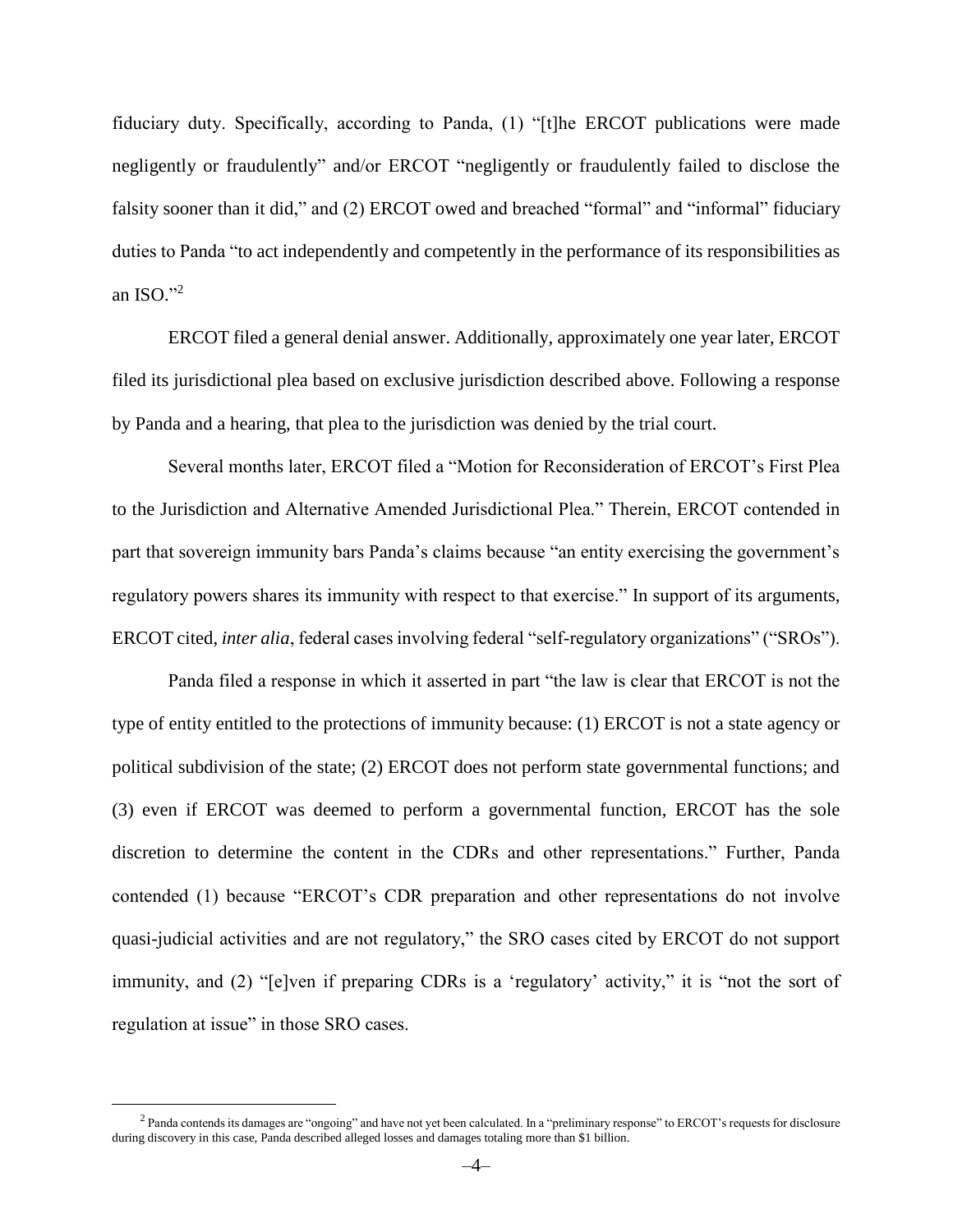At the hearing on the motion, ERCOT argued in part that it is designated to perform only "governmental functions," "performs no private functions," and is "not in any business other than doing what the PUC tells ERCOT to do." Further, ERCOT stated its plea to the jurisdiction on sovereign immunity is based "solely on the pleadings." The trial court denied ERCOT's motion for reconsideration and alternative plea to the jurisdiction. This consolidated interlocutory appeal and mandamus proceeding timely followed.<sup>3</sup>

## **II. ERCOT'S ISSUES**

#### *A. Applicable PURA Provisions and PUC Rules*

Section 39.151 requires the PUC to "certify an independent organization or organizations"

to perform the following functions:

 $\overline{a}$ 

 (1) ensure access to the transmission and distribution systems for all buyers and sellers of electricity on nondiscriminatory terms;

(2) ensure the reliability and adequacy of the regional electrical network;

 (3) ensure that information relating to a customer's choice of retail electric provider is conveyed in a timely manner to the persons who need that information; and

 (4) ensure that electricity production and delivery are accurately accounted for among the generators and wholesale buyers and sellers in the region.

UTIL. § 39.151(a), (c). "Independent organization" means "an independent system operator or other person that is sufficiently independent of any producer or seller of electricity that its decisions will not be unduly influenced by any producer or seller." *Id*. § 39.151(b). Further, the PUC "shall adopt and enforce rules relating to the reliability of the regional electrical network and accounting for the production and delivery of electricity among generators and all other market participants, or may delegate to an independent organization responsibilities for establishing or enforcing such rules." *Id*. § 39.151(d). Pursuant to section 39.151(d),

 $^3$  In an order dated July 28, 2017, this Court granted a motion by ERCOT for emergency temporary relief and stayed all trial court proceedings pending resolution of this consolidated proceeding.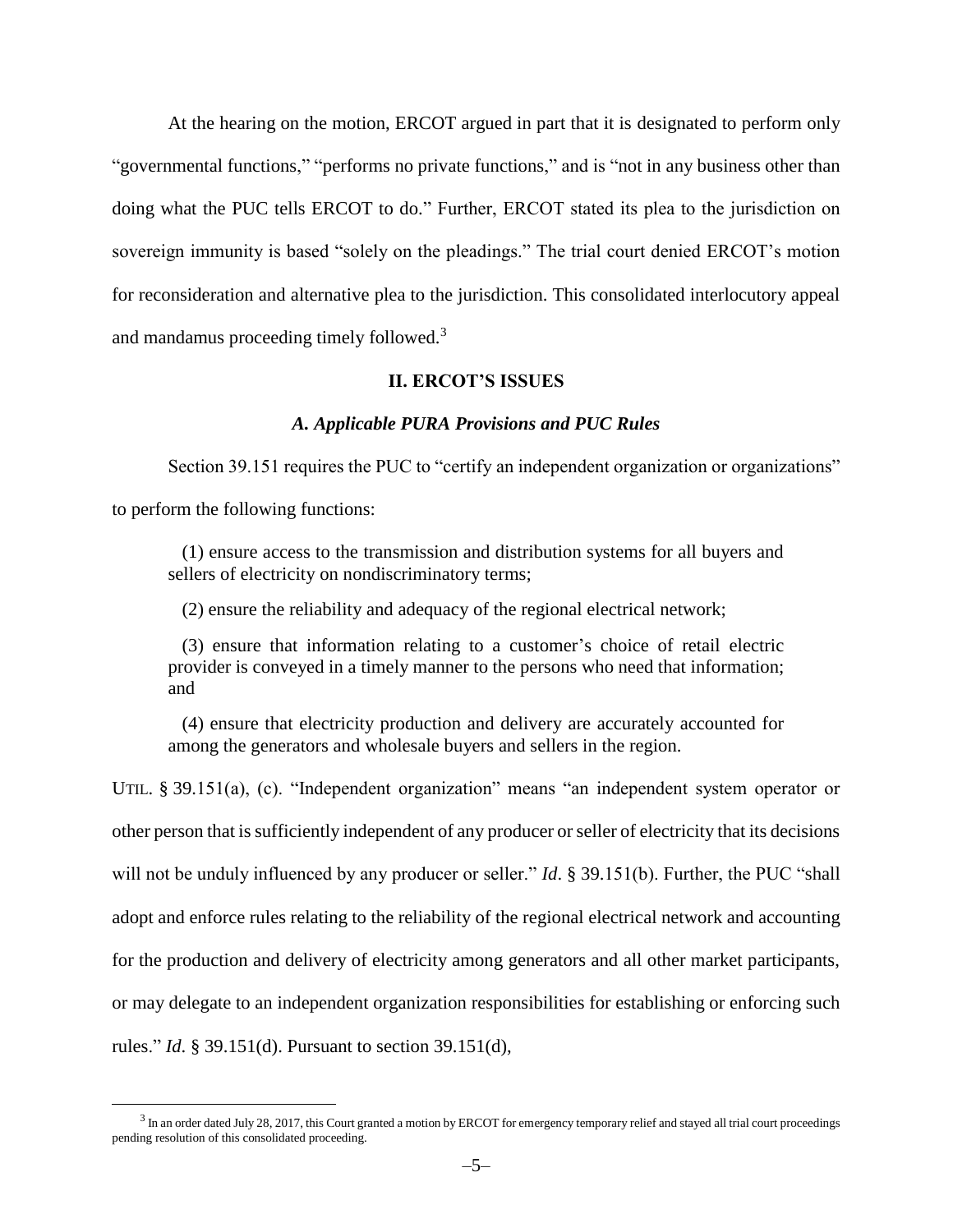Any such rules adopted by an independent organization and any enforcement actions taken by the organization are subject to commission oversight and review. An independent organization certified by the commission is directly responsible and accountable to the commission. The commission has complete authority to oversee and investigate the organization's finances, budget, and operations as necessary to ensure the organization's accountability and to ensure that the organization adequately performs the organization's functions and duties. . . . The commission may take appropriate action against an organization that does not adequately perform the organization's functions or duties or does not comply with this section, including decertifying the organization or assessing an administrative penalty against the organization.

*Id*.

 $\overline{a}$ 

After approving the budget of the certified  $ISO<sub>1</sub><sup>4</sup>$  the commission shall "authorize the organization to charge to wholesale buyers and sellers a system administration fee, within a range determined by the commission, that is reasonable and competitively neutral to fund the

*Id*. § 39.151(d-1)–(d-4).

<sup>4</sup> Specifically, section 39.151 includes the following provisions respecting the budget and operations of the certified ISO:

<sup>(</sup>d-1) The commission shall require an independent organization certified by the commission under this section to submit to the commission the organization's entire proposed annual budget. The commission shall review the proposed budgets either annually or biennially and may approve, disapprove, or modify any item included in a proposed budget. The commission by rule shall establish the type of information or documents needed to effectively evaluate the proposed budget and reasonable dates for the submission of that information or those documents. The commission shall establish a procedure to provide public notice of and public participation in the budget review process.

<sup>(</sup>d-2) Except as otherwise agreed to by the commission and an independent organization certified by the commission under this section, the organization must submit to the commission for review and approval proposals for obtaining debt financing or for refinancing existing debt. The commission may approve, disapprove, or modify a proposal.

<sup>(</sup>d-3) An independent organization certified by the commission under this section shall develop proposed performance measures to track the organization's operations. The independent organization must submit the proposed performance measures to the commission for review and approval. The commission shall review the organization's performance as part of the budget review process under Subsection (d-1). The commission shall prepare a report at the time the commission approves the organization's budget detailing the organization's performance and submit the report to the lieutenant governor, the speaker of the house of representatives, and each house and senate standing committee that has jurisdiction over electric utility issues.

<sup>(</sup>d-4) The commission may:

<sup>(1)</sup> require an independent organization to provide reports and information relating to the independent organization's performance of the functions prescribed by this section and relating to the organization's revenues, expenses, and other financial matters;

<sup>(2)</sup> prescribe a system of accounts for an independent organization;

<sup>(3)</sup> conduct audits of an independent organization's performance of the functions prescribed by this section or relating to its revenues, expenses, and other financial matters and may require an independent organization to conduct such an audit;

<sup>(4)</sup> inspect an independent organization's facilities, records, and accounts during reasonable hours and after reasonable notice to the independent organization;

<sup>(5)</sup> assess administrative penalties against an independent organization that violates this title or a rule or order adopted by the commission . . . and

<sup>(6)</sup> resolve disputes between an affected person and an independent organization and adopt procedures for the efficient resolution of such disputes.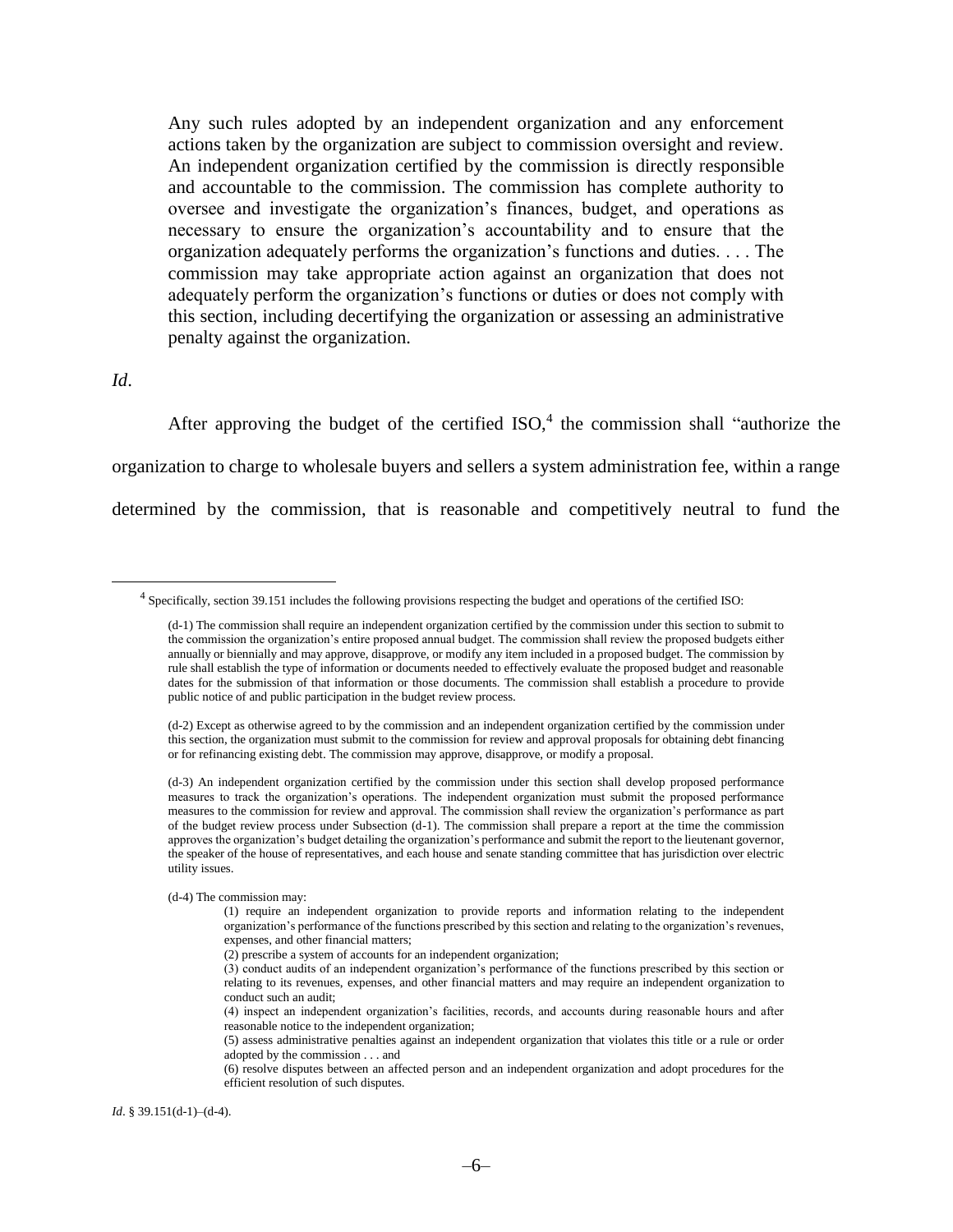independent organization's approved budget" and "require the organization to closely match actual revenues generated by the fee and other sources of revenue with revenue necessary to fund the budget, taking into account the effect of a fee change on market participants and consumers, to ensure that the budget year does not end with surplus or insufficient funds." *Id*. § 39.151(e).

Additionally, (1) to maintain certification under section 39.151, the ISO's governing body must be composed of persons specified by that section<sup>5</sup> and selected in accordance with formal bylaws or protocols of the organization that are approved by the PUC and "reflect the input of the commission," *id*. § 39.151(g); (2) the certified ISO "is subject to review under Chapter 325, Government Code (Texas Sunset Act), but is not abolished under that chapter," *id*. § 39.151(n); and  $(3)$  with limited exceptions,<sup>6</sup> meetings of the ISO's governing body or a subcommittee that includes a member of the governing body must be open to the public, *see id*. § 39.1511.

Among the rules adopted by the PUC regarding ERCOT's operations is section 25.505 of title 16 of the Texas Administrative Code, titled "Resource Adequacy in the Electric Reliability Council of Texas Power Region." 16 TEX. ADMIN. CODE § 25.505 (West, Westlaw through April

 $\overline{a}$ 

(E) one representing municipally owned utilities; and

*Id.* § 39.151(g). The presiding officer of the governing body must be one of the members described by subsection (g)(7). *Id.* § 39.151(g-1).

<sup>&</sup>lt;sup>5</sup> Pursuant to section 39.151(g), the ISO's governing body must be composed of

<sup>(1)</sup> the chairman of the commission as an ex officio nonvoting member;

<sup>(2)</sup> the counsellor as an ex officio voting member representing residential and small commercial consumer interests;

<sup>(3)</sup> the chief executive officer of the independent organization as an ex officio voting member;

<sup>(4)</sup> six market participants elected by their respective market segments to serve one-year terms, with:

<sup>(</sup>A) one representing independent generators;

<sup>(</sup>B) one representing investor-owned utilities;

<sup>(</sup>C) one representing power marketers;

<sup>(</sup>D) one representing retail electric providers;

<sup>(</sup>F) one representing electric cooperatives;

<sup>(5)</sup> one member representing industrial consumer interests and elected by the industrial consumer market segment to serve a one-year term;

<sup>(6)</sup> one member representing large commercial consumer interests selected in accordance with the bylaws to serve a oneyear term; and

<sup>(7)</sup> five members unaffiliated with any market segment and selected by the other members of the governing body to serve three-year terms.

<sup>&</sup>lt;sup>6</sup> Specifically, the bylaws of the ISO and the rules of the PUC "may provide for the governing body or subcommittee to enter into executive session closed to the public to address sensitive matters such as confidential personnel information, contracts, lawsuits, competitively sensitive information, or other information related to the security of the regional electrical network." *Id*. § 39.1511.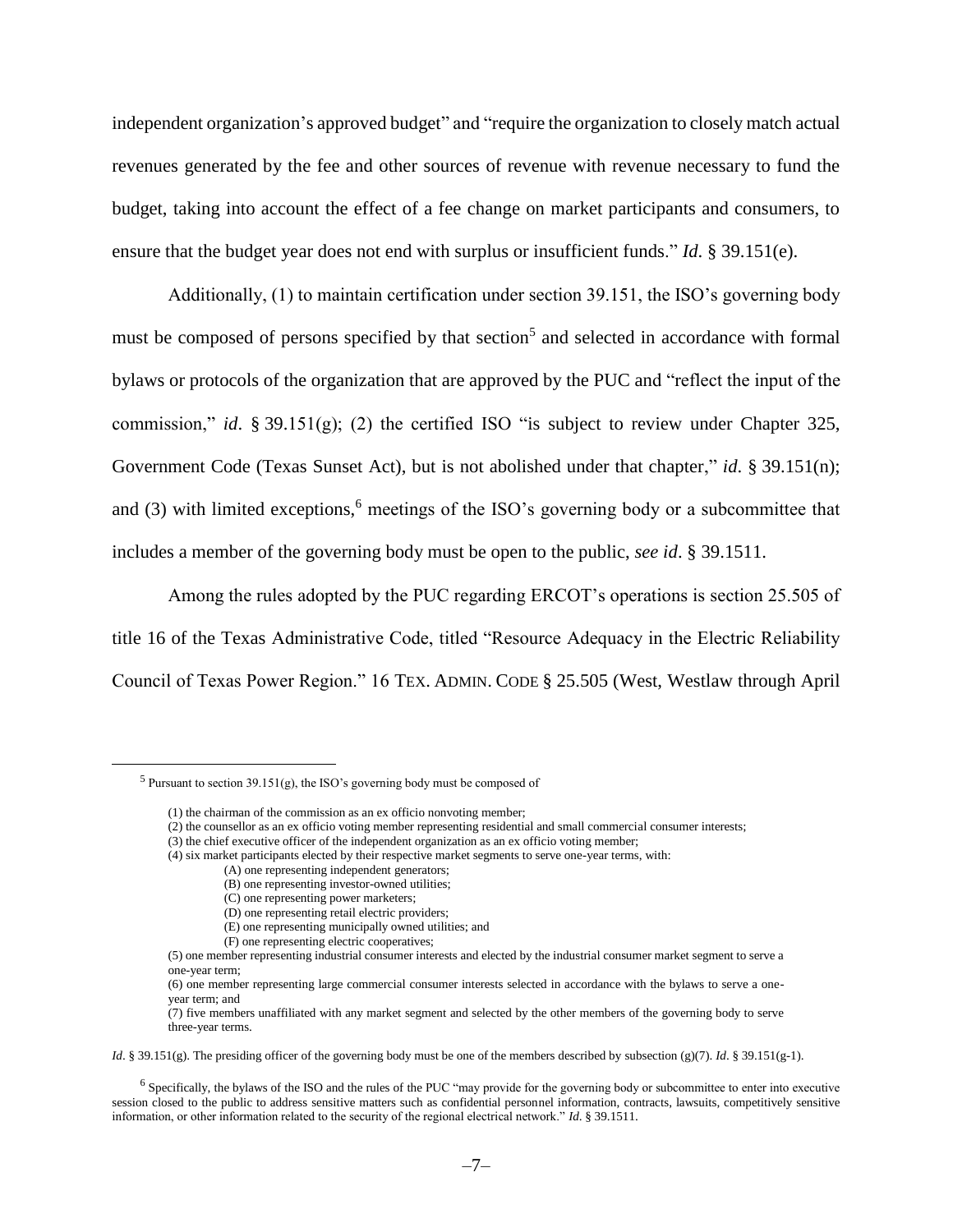16, 2018). That section's stated purpose is "to prescribe mechanisms that [ERCOT] shall establish to provide for resource adequacy in the energy-only market design that applies to the ERCOT power region."<sup>7</sup> *Id*. § 25.505(a). Those mechanisms "are intended to encourage market participants to build and maintain a mix of resources that sustain adequate supply of electric service in the ERCOT power region." *Id*. The provisions of section 25.505 require ERCOT to publish certain specified information.<sup>8</sup> *Id.* § 25.505(c)–(g). Further, administrative code section 25.362(i)(2) requires ERCOT to file an annual "operations report and plan" that contains, among other things, (1) "[a] summary of transmission planning and generation interconnection activities and the most recent report on capacity, demand and reserves"; (2) "[i]dentification of existing and potential transmission constraints, and the need for additional transmission, generation or demand response resources within the ERCOT region"; and (3) "projections of changes in demand, the capability of generation, energy storage, and demand response resources, projected reserve margins, alternatives for meeting system needs, and recommendations for meeting system needs." *Id*. § 25.362(i)(2). "The commission may initiate a review of the plan, at its discretion." *Id*. Additionally, section 25.361(b) of the administrative code states ERCOT shall, among other functions, (1) "administer, on a daily basis, the operational and market functions of the ERCOT system"; (2) "maintain the reliability and security of the ERCOT region's electrical network, including the instantaneous balancing of ERCOT generation and load and monitoring the adequacy of resources to meet demand"; and (3) "disseminate information relating to market operations,

 $\overline{a}$ 

 $<sup>7</sup>$  ERCOT asserts in its reply brief in this Court that an "energy-only" market design "means that prices paid compensate only the energy sold</sup> at that moment; they do not include capacity payments that compensate generators for building plants and keeping them in operation." According to ERCOT, "Under this market design, increased generation capacity is built by private investors when they believe that future demand will be sufficiently high compared with future generation capacity."

<sup>8</sup> Among the provisions of administrative code section 25.505 is the following:

<sup>(</sup>c) Statement of opportunities (SOO). ERCOT shall publish a SOO that provides market participants with a projection of the capability of existing and planned electric generation resources, load resources, and transmission facilities to reliably meet ERCOT's projected needs. . . . ERCOT shall prescribe reporting requirements for generation entities and transmission service providers (TSPs) to report to ERCOT their plans for adding new facilities, upgrading existing facilities, and mothballing or retiring existing facilities. . . .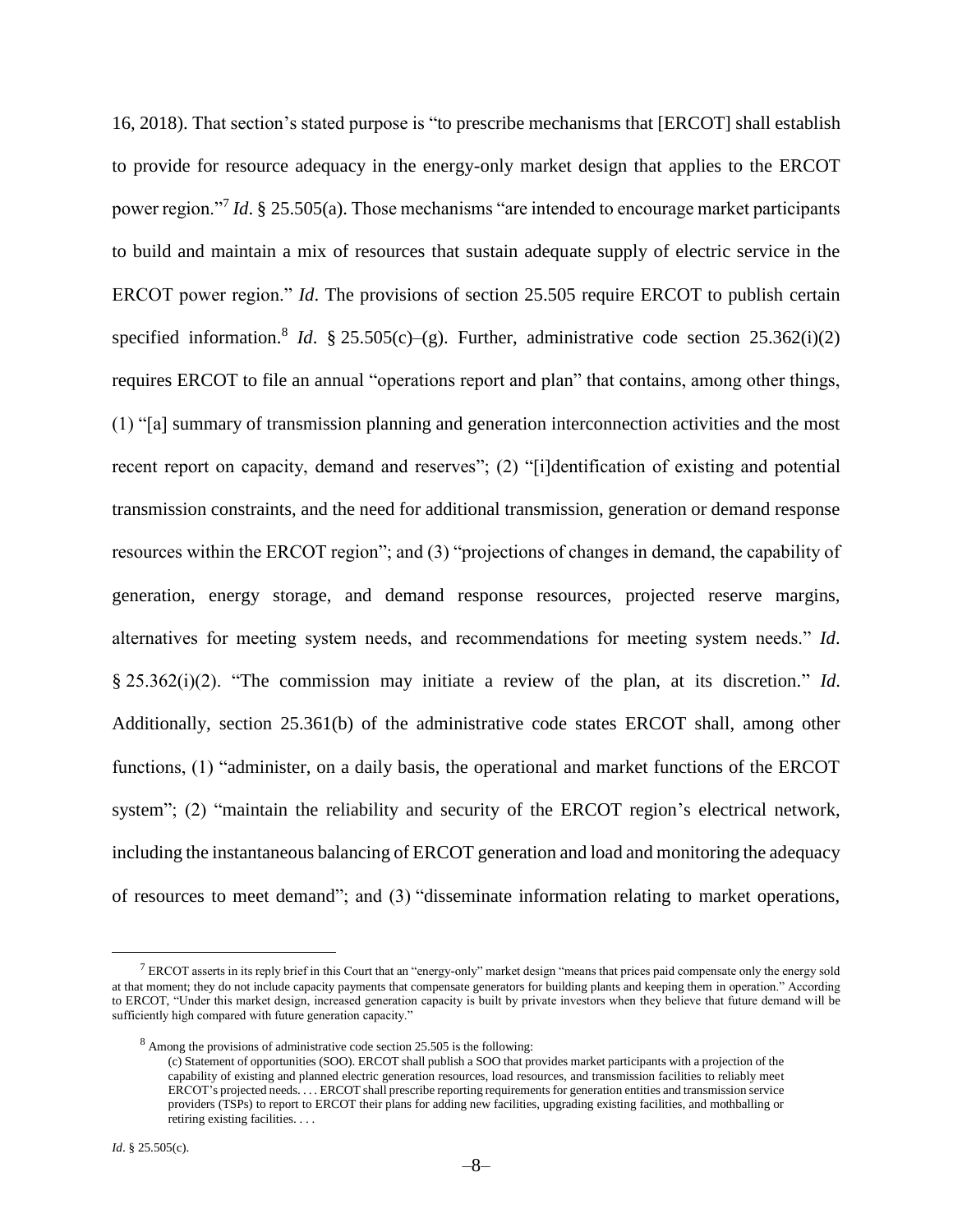market prices, and the availability of services, in accordance with this chapter, [PUC] orders, and the ERCOT rules." *Id*. § 25.361(b).

### *B. This Court's Jurisdiction*

#### 1. Applicable Law

Subject matter jurisdiction "is essential to a court's power to decide a case" and "presents a question of law." *City of Houston v. Rhule*, 417 S.W.3d 440, 442 (Tex. 2013). All courts bear the affirmative obligation "to ascertain that subject matter jurisdiction exists regardless of whether the parties have questioned it." *Id*.

"Unless a statute authorizes an interlocutory appeal, appellate courts generally only have jurisdiction over final judgments." *CMH Homes v. Perez*, 340 S.W.3d 444, 447 (Tex. 2011). Section 51.014(a)(8) of the civil practice and remedies code authorizes an appeal from an order that "grants or denies a plea to the jurisdiction by a governmental unit as that term is defined in Section 101.001." CIV. PRAC. & REM. § 51.014(a)(8). In construing a statute, "[o]ur primary objective is to determine the Legislature's intent which, when possible, we discern from the plain meaning of the words chosen." *State v. Shumake*, 199 S.W.3d 279, 284 (Tex. 2006). Further, we strictly construe section 51.014(a) as "a narrow exception to the general rule that only final judgments are appealable." *Tex. A & M Univ. Sys. v. Koseoglu*, 233 S.W.3d 835, 841 (Tex. 2007).

Section 101.001(3) of the civil practice and remedies code defines "governmental unit" as "(A) this state and all the several agencies of government that collectively constitute the government of this state, including other agencies bearing different designations, and all departments, bureaus, boards, commissions, offices, agencies, councils, and courts; (B) a political subdivision of this state  $\dots$ ; (C) an emergency service organization; and (D) any other institution, agency, or organ of government the status and authority of which are derived from the Constitution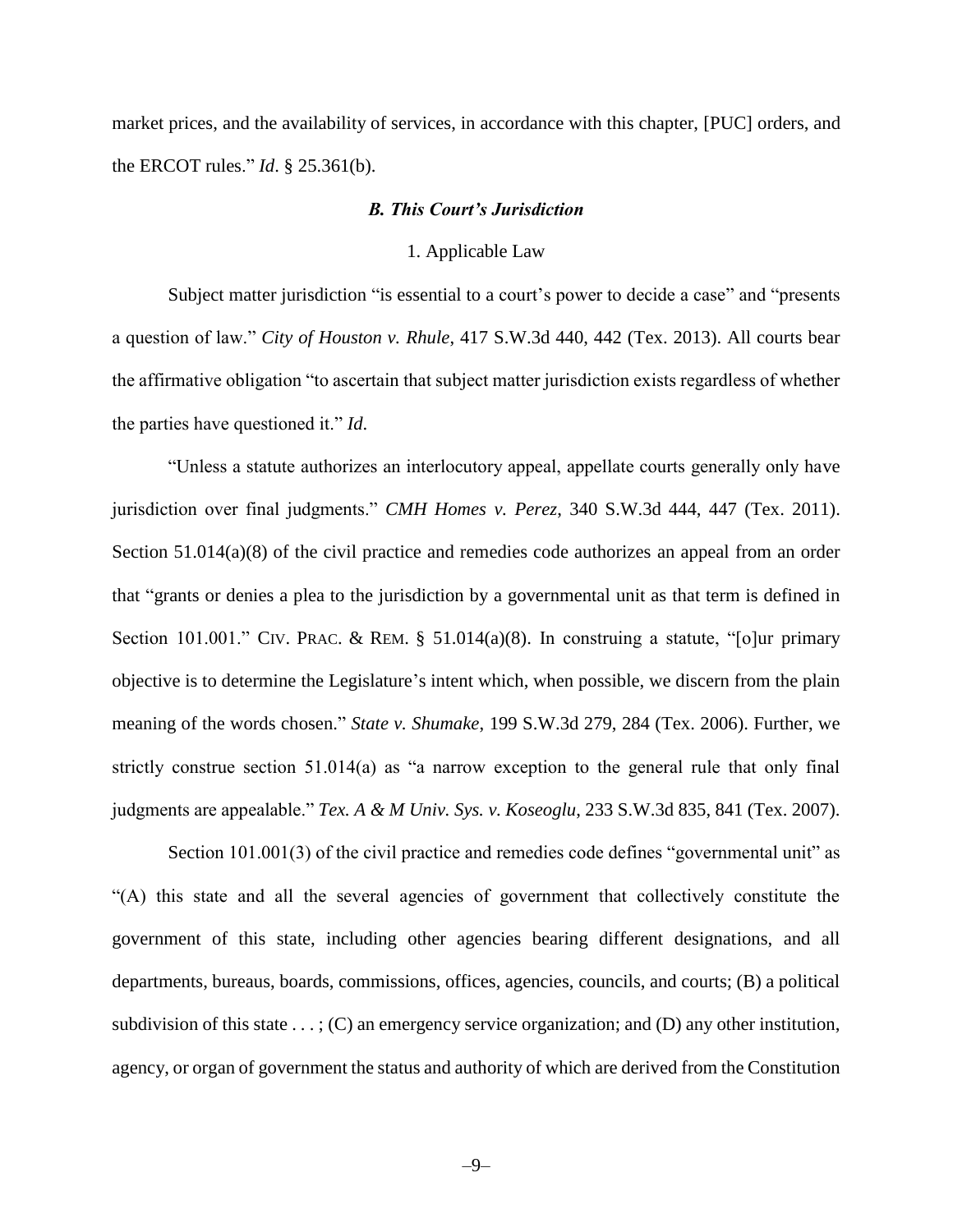of Texas or from laws passed by the legislature under the constitution." CIV. PRAC. & REM. § 101.001(3).

## 2. Application of Law to Facts

As a threshold matter, we begin by addressing this Court's jurisdiction. ERCOT asserts that "because it implicates this Court's jurisdiction, the question of whether ERCOT is a governmental unit—and may thus take an interlocutory appeal—is one that this Court could—and perhaps must—examine on its own." ERCOT acknowledges that in a prior case in the Third District Court of Appeals in Austin, it specifically argued, and the court of appeals concluded, that it is not a governmental unit for purposes of an interlocutory appeal pursuant to section 51.014(a)(8). *See HWY 3 MHP, LLC v. Elec. Reliability Council of Tex.*, 462 S.W.3d 204, 212 (Tex. App.—Austin 2015, no pet.). However, ERCOT asserts that in a more recent case, *University of the Incarnate Word v. Redus*, 518 S.W.3d 905, 911 (Tex. 2017) (hereinafter "*UIW*"), the supreme court "held that an unambiguously private entity that performed a traditionally governmental function was a 'governmental unit' as to that function." According to ERCOT, "[*UIW*'s] novel functional approach to governmental-unit status may bear on how this Court views ERCOT, given its arguments that it performs a uniquely governmental function in regulating the electric grid and aspects of the electricity market."

Panda asserts that because ERCOT "is not" and "does not claim to be" a governmental unit for purposes of section 51.014(a)(8), this Court "should dismiss ERCOT's appeal and assess the issues presented under traditional mandamus standards alone."<sup>9</sup> Further, Panda argues *UIW* "did not change the law on how determinations [respecting section 101.001(3)] are to be made," but

 $\overline{a}$ 

 $9$  In addition to the arguments in its consolidated brief in this Court, Panda has filed in this Court a motion to dismiss ERCOT's interlocutory appeal for lack of jurisdiction. We consider the arguments in that motion in this proceeding.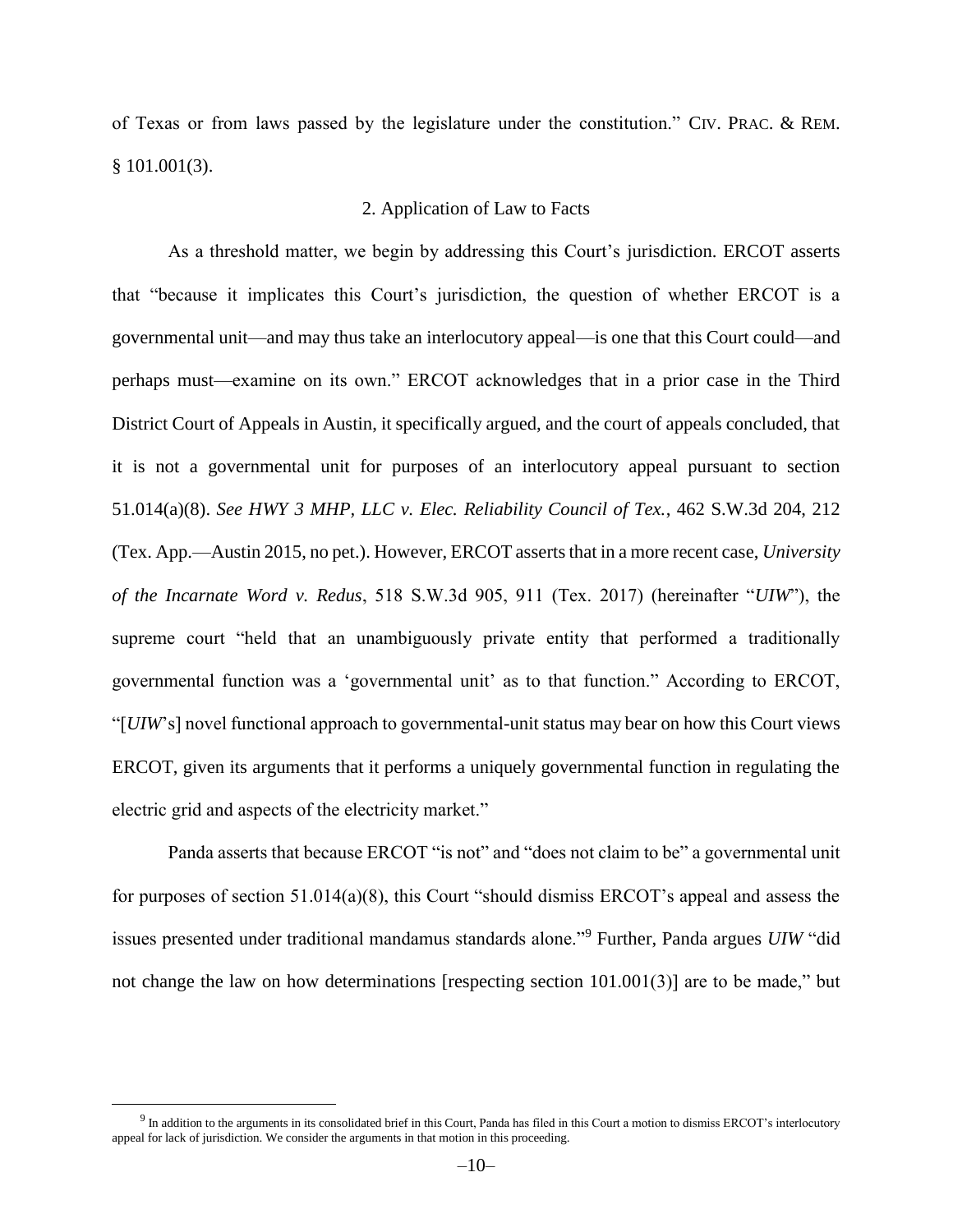rather "analyzed this issue just like the Austin Court did in *HWY 3* . . . and reached a different result on the specific facts of the entity before it."

In *HWY 3*, ERCOT sued an electricity provider, HWY 3, for breach of contract. *See* 462 S.W.3d at 206. HWY 3 filed a breach of contract counterclaim against ERCOT. *Id*. In response, ERCOT filed a plea to the jurisdiction asserting the PUC had exclusive jurisdiction as to HWY 3's claim and HWY 3 had failed to exhaust its administrative remedies. *Id*. The trial court granted ERCOT's plea to the jurisdiction and HWY 3 filed an interlocutory appeal pursuant to section 51.014(a)(8). *Id*. On appeal, ERCOT argued in part that the court of appeals lacked jurisdiction because ERCOT is not a "governmental unit" pursuant to section 101.001(3). *Id*. at 207.

In its analysis, the court of appeals cited *LTTS Charter School, Inc. v. C2 Construction, Inc*., 342 S.W.3d 73 (Tex. 2011) (concluding open-enrollment charter school is "governmental unit" for purposes of section 51.014(a)(8)). Specifically, the court of appeals stated in part,

Unquestionably, the statutory provisions relied on by HWY 3 demonstrate ERCOT has been delegated great authority and powers by the legislature and that it is a highly regulated entity. However, there are other circumstances in which the legislature exercises great regulatory oversight over organizations and also bestows power on them, but those organizations do not necessarily qualify as governmental units. Accordingly, when deciding whether ERCOT should be considered a governmental unit, we must also consider the other factors addressed by the supreme court in its analysis in *LTTS Charter School*.

*HWY 3*, 462 S.W.3d at 209 (citations omitted). Then, the court of appeals reasoned as follows: (1) "the legislature's decision to designate an entity like ERCOT as an 'independent organization' rather than as an agency or by a similar title is some support for the idea that the legislature did not intend for ERCOT to be a governmental unit"; (2) while "charter schools operate parallel to and alternatively to governmental units," ERCOT "is not fulfilling the same role that a government agency is performing and has not been statutorily defined as being a part of a governmental unit"; (3) unlike a charter school, ERCOT "is not statutorily entitled to any services or benefits that a typical governmental unit might receive" and "does not receive funding from the State"; (4)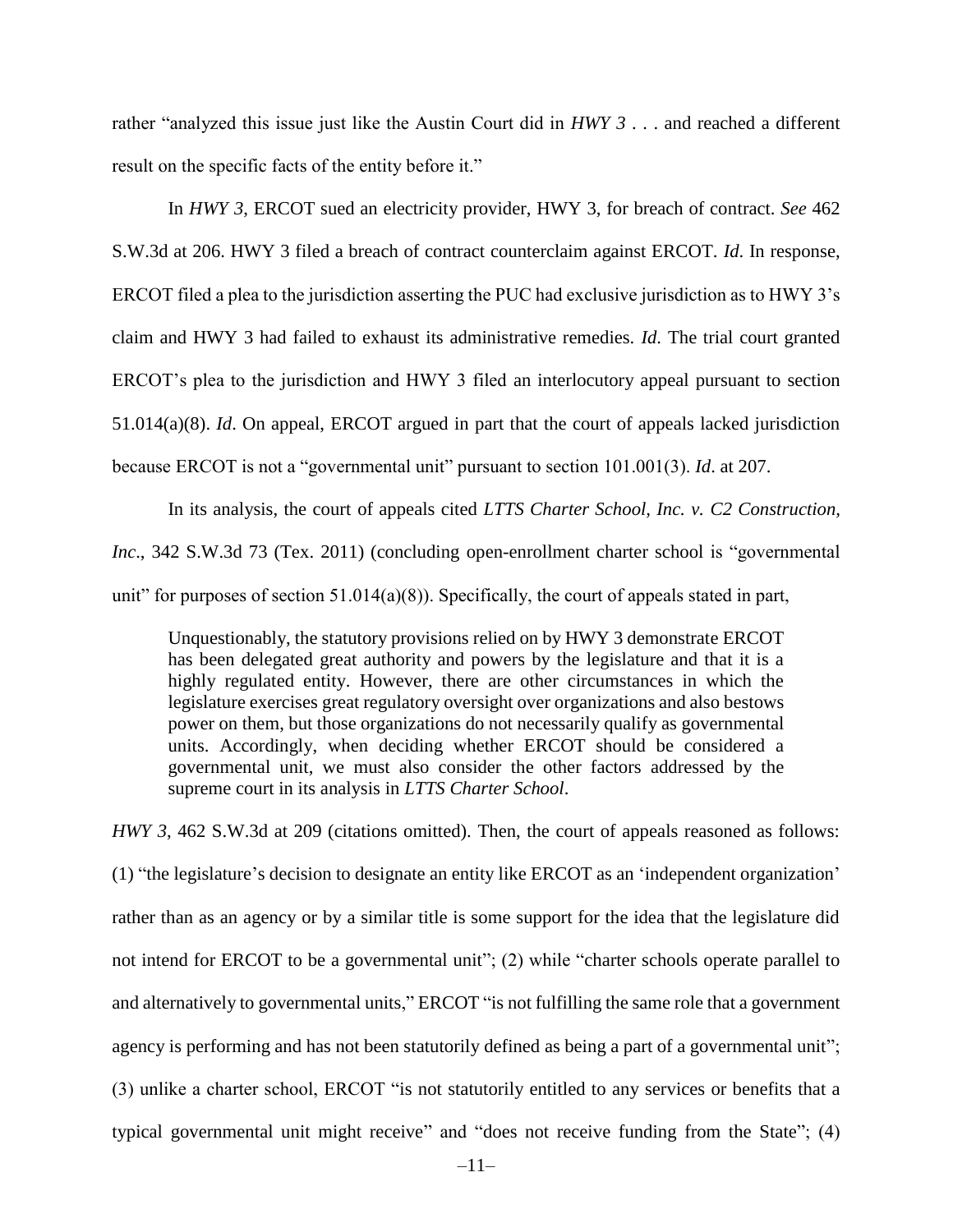although the PUC has "oversight over" ERCOT's budget, "this type of regulatory control is not dissimilar from the financial oversight that the legislature has exerted over utilities that are not considered governmental units"; (5) while various statutes "expressly equate[]" open-enrollment charter schools with governmental entities, a statutory provision allowing ERCOT to take advantage of computer-network security of a government agency "expressly states that the service is being offered to entities that are not state agencies, which is some indication that the legislature did not intend for ERCOT to qualify as a governmental unit"; and (6) although a provision of PURA requires ERCOT's meetings to "be open to the public," that provision "does not explicitly state that ERCOT is obligated to make its meetings public because it is a part of the government or expressly subject ERCOT to all of the requirements of the Open Meetings Act," nor does the Open Meetings Act "include independent organizations like ERCOT within its purview." *Id*. at 209–11. The court of appeals concluded "[f]or all of these reasons, particularly in light of the analysis from *LTTS Charter School*," ERCOT is not a "governmental unit" for purposes of an interlocutory appeal under section 51.014(a)(8). *Id*. at 212.

*UIW* involved a lawsuit by the parents of a deceased student against a private university, UIW, arising out of the use of deadly force by the university's state-authorized police department. *See* 518 S.W.3d at 906. UIW asserted a plea to the jurisdiction based on governmental immunity, which was denied by the trial court. *Id*. UIW filed an interlocutory appeal pursuant to section  $51.014(a)(8)$  in which it contended in part that although it "does not claim to be a governmental unit generally," it "is a governmental unit when defending the actions of its police department" because its "status and authority" to "create a law enforcement agency or police department" arise from laws passed by the legislature that allow private universities to commission and deploy peace officers to enforce criminal laws. *Id*. at 906–07. The court of appeals disagreed and dismissed the appeal. *Id*. However, the supreme court reversed the court of appeals.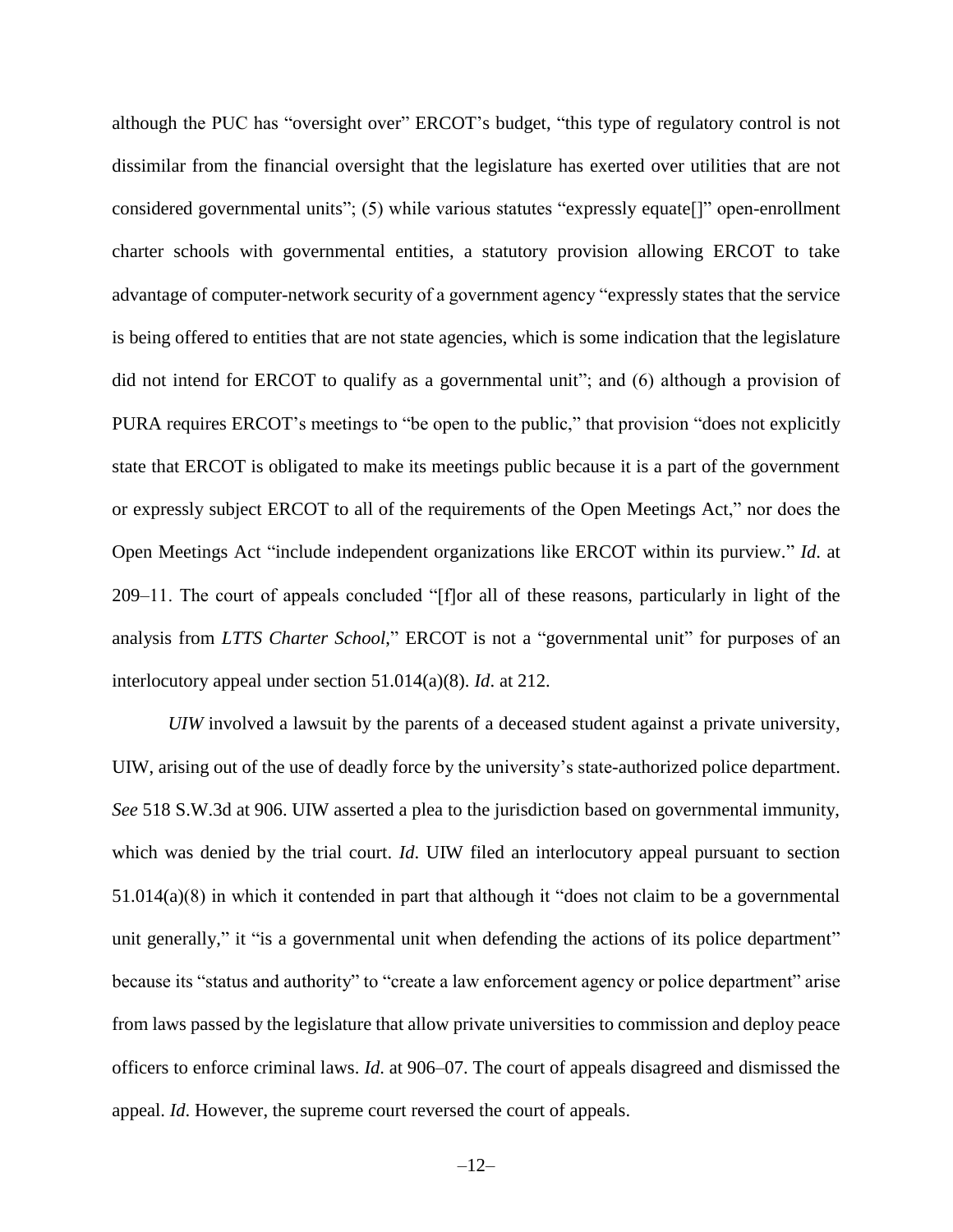In the supreme court, UIW complained that the court of appeals "missed the mark" because it "focused on whether UIW is part of the public-education system instead of on whether UIW's police department is part of Texas's law-enforcement system." *Id*. at 908. The supreme court stated in part,

Our case law confirms that the question here is whether UIW's campus police department is part of a larger governmental system and provides a framework for answering that question. In *LTTS Charter School*, we concluded that a private charter school was an "institution, agency or organ of government" based on a legislative scheme that made private charter schools part of the Texas publiceducation system. Many of the same indicators of governmental-unit status present in *LTTS Charter School* are present here.

*Id.* at 910 (citations omitted). The supreme court reasoned (1) the legislature "granted charter schools all of the powers and privileges of public schools" and "here it has given UIW the power to operate a police department like that of any city"; (2) like a charter school, "UIW must follow the same state-promulgated rules its public counterparts follow"; (3) "like state and local lawenforcement agencies, UIW must make certain records available for public review because UIW's police department is a governmental entity under the Public Information Act"; and (4) although the legislature "has not granted private universities immunity from liability generally, as they did charter schools," the legislature "has granted limited immunity to private universities when their officers act pursuant to mutual assistance agreements with local police departments." *Id*. However, the supreme court observed, "the indicators of governmental-unit status present in *LTTS Charter School* do not precisely match those present here" because (1) unlike charter schools, "UIW lacks public funding"; (2) "the Legislature does not consider UIW a governmental entity under the Government Code and Local Government Code provisions relating to property held in trust and competitive bidding"; and (3) "the Legislature's intended role for private universities in public law enforcement is less clear than its express inclusion of open-enrollment charter schools in the public-school system." *Id*. Then, the supreme court concluded,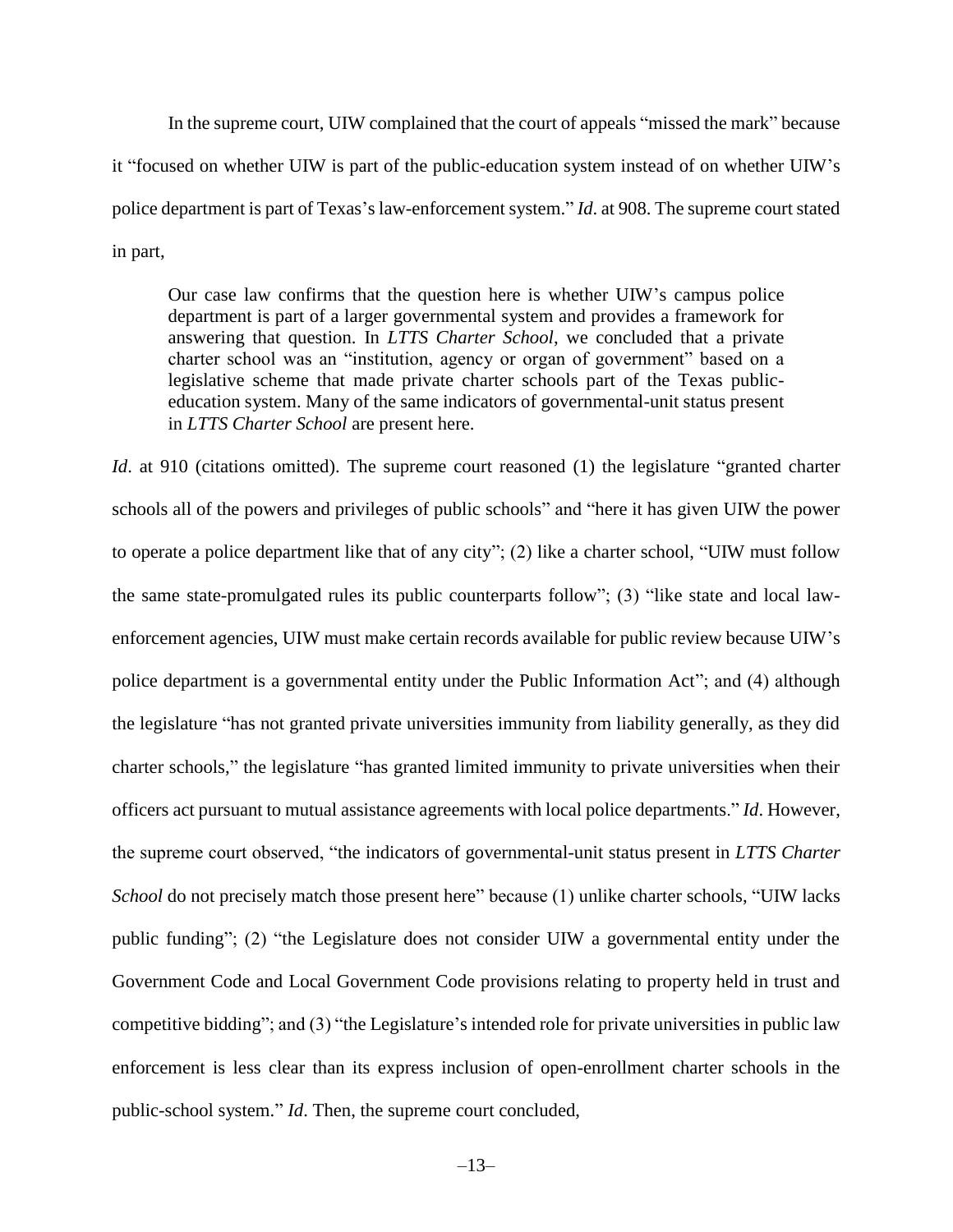Nevertheless, the Legislature has authorized UIW to enforce state and local law using the same resource municipalities and the State use to enforce law: commissioned peace officers. UIW's officers have the same powers, privileges, and immunities as other peace officers. Because law enforcement is uniquely governmental, the function the Legislature has authorized UIW to perform and the way the Legislature has authorized UIW to perform it strongly indicate that UIW is a governmental unit as to that function.

*Id.* at 911 (citations omitted).<sup>10</sup>

 $\overline{a}$ 

In the case before us, ERCOT does not explain or describe how the analytical framework applied in *UIW* differs from that in *HWY 3* or would effect a different outcome than in *HWY 3*. Further, as described above, the analyses in *UIW* and *HWY 3* were based on the same authority, i.e., *LTTS Charter School*, and show similar factors were considered in each case, including the "function" of the private entities in question. *See HWY 3*, 462 S.W.3d at 210 (contrasting ERCOT with private entities in *LTTS Charter School* that "operate parallel to and alternatively to governmental units"). Based on the reasoning of *HWY 3*, we conclude ERCOT is not a "governmental unit" for purposes of an interlocutory appeal pursuant to section 51.014(a)(8). *See HWY 3*, 462 S.W.3d at 209–12; *see also* CIV. PRAC. & REM. § 51.014(a)(8). Consequently, this Court does not have jurisdiction over ERCOT's interlocutory appeal. *See CMH Homes*, 340 S.W.3d at 447. We dismiss ERCOT's interlocutory appeal for lack of jurisdiction.

## *C. Mandamus Review of ERCOT's Plea to the Jurisdiction*

#### 1. Standard of Review

Mandamus is "an extraordinary remedy, not issued as a matter of right, but at the discretion of the court." *In re Prudential Ins. Co. of Am*., 148 S.W.3d 124, 138 (Tex. 2004) (orig. proceeding). Intermediate appellate courts in Texas have authority to issue writs of mandamus "agreeable to the

 $10$  In light of the supreme court's conclusion that UIW "is a governmental unit for purposes of law enforcement" and therefore "entitled to pursue an interlocutory appeal under section 51.014(a)(8)," that case was remanded to the Fourth District Court of Appeals in San Antonio for determination of whether UIW's police department was entitled to immunity. *See id*. Subsequently, that court of appeals affirmed the trial court's denial of UIW's plea to the jurisdiction. *Univ. of Incarnate Word v. Redus*, No. 04-15-00120-CV, 2018 WL 1176652, at \*1 (Tex. App.—San Antonio Mar. 7, 2018, no pet. h.) (concluding that "based on the record in this appeal," UIW "is not a governmental unit for purposes of the common law doctrine of sovereign immunity").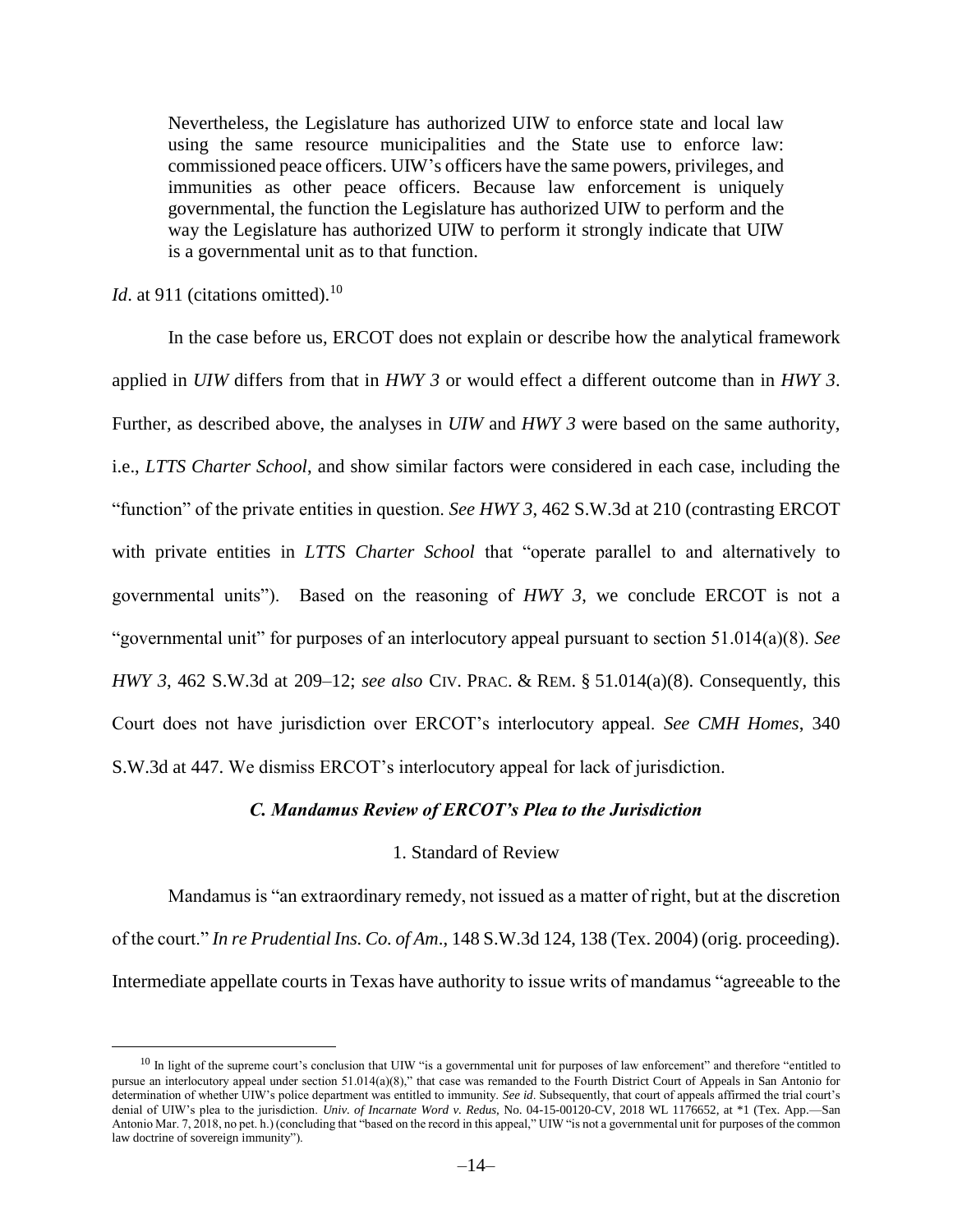principles of law regulating those writs" against district court judges in the appellate courts' respective districts. GOV'T § 22.221(b). In cases where an interlocutory appeal is available, mandamus relief is generally not appropriate. *See In re McAllen Med. Ctr., Inc*., 275 S.W.3d 458, 474 (Tex. 2008) (orig. proceeding).

To be entitled to mandamus relief, a relator must show both that the trial court clearly abused its discretion and that relator has no adequate appellate remedy. *Prudential*, 148 S.W.3d at 135–36. A trial court abuses its discretion when it fails to analyze or apply the law correctly. *See, e.g.*, *In re Columbia Med. Ctr. of Las Colinas*, 306 S.W.3d 246, 248 (Tex. 2010) (orig. proceeding). "This principle applies even when the law is unsettled." *In re J.B. Hunt Transport, Inc*., 492 S.W.3d 287, 294 (Tex. 2016) (orig. proceeding).

A plea to the jurisdiction challenges the trial court's authority to determine the subject matter of a specific cause of action. *Bland Indep. Sch. Dist. v. Blue*, 34 S.W.3d 547, 554 (Tex. 2000). Whether a trial court has subject matter jurisdiction is a question of law and is reviewed de novo. *Tex. Dep't of Parks & Wildlife v. Miranda*, 133 S.W.3d 217, 226 (Tex. 2004). In performing this review, an appellate court does not look to the merits of the case, but considers only the pleadings and evidence relevant to the jurisdictional inquiry. *Blue*, 34 S.W.3d at 554–55.

#### 2. Applicable Law

"Sovereign immunity implicates a trial court's jurisdiction, and, when it applies, precludes suit against a governmental entity." *Patel v. Tex. Dep't of Licensing & Regulation*, 469 S.W.3d 69, 75 (Tex. 2015). The justification for the doctrine of sovereign immunity has evolved from the "feudal fiction that [t]he King can do no wrong" to "accord[ing] States the dignity that is consistent with their status as sovereign entities" to "protect<sup>[ing]</sup> the public treasury." *Wasson Interests, Ltd. v. City of Jacksonville*, 489 S.W.3d 427, 431–32 (Tex. 2016). "Regardless of which justification is most compelling, however, it is firmly established that 'an important purpose [of sovereign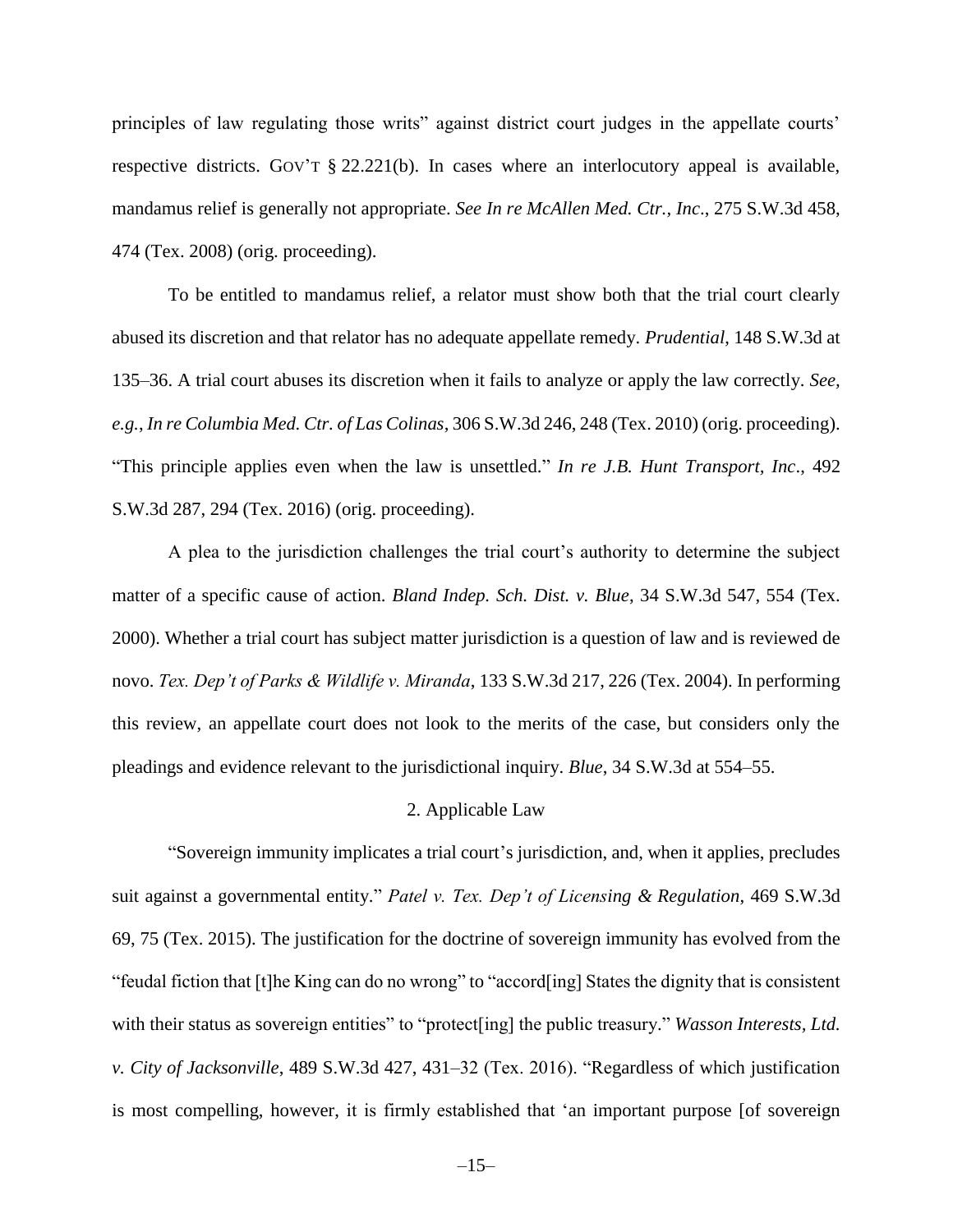immunity] is pragmatic: to shield the public from the costs and consequences of improvident actions of their governments.'" *Id*. at 432 (quoting *Tooke v. City of Mexia*, 197 S.W.3d 325, 332 (Tex. 2006)); *see also Brown & Gay Eng'g, Inc. v. Olivares*, 461 S.W.3d 117, 121 (Tex. 2015) (doctrine of sovereign immunity "protects the public as a whole by preventing potential disruptions of key government services that could occur when government funds are unexpectedly and substantially diverted by litigation" and "preserves separation-of-powers principles" by "recogniz[ing] that the Legislature has the responsibility to determine how these public funds will be spent").

"Sovereign immunity is a common-law creation and 'it remains the judiciary's responsibility to define the boundaries of the . . . doctrine and to determine under what circumstances sovereign immunity exists in the first instance.'" *Brown & Gay*, 461 S.W.3d at 122 (quoting *Reata Constr. Corp. v. City of Dallas*, 197 S.W.3d 371, 375 (Tex. 2006)). "To determine whether an entity is immune, courts should rely not on [civil practice and remedies code section 101.001(3)'s] definition of governmental unit, . . . but on the 'nature and purposes' of sovereign immunity." *UIW*, 518 S.W.3d at 911 (citing *Wasson*, 489 S.W.3d at 432). "In short, whether an entity is entitled to an interlocutory appeal and whether an entity has sovereign immunity are separate questions with separate analytical frameworks." *Id*.

#### 3. Application of Law to Facts

We begin with ERCOT's second issue, in which it contends the trial court abused its discretion by denying ERCOT's alternative amended plea to the jurisdiction because "ERCOT, which oversees the operation of the electric transmission network and administers the wholesale electricity market pursuant to grants of power from the Legislature and PUC, [has] sovereign immunity from suits when it exercises those delegated powers." According to ERCOT, (1) it is "a quasi-governmental regulator, performing an essential public service"; (2) "[i]n highly analogous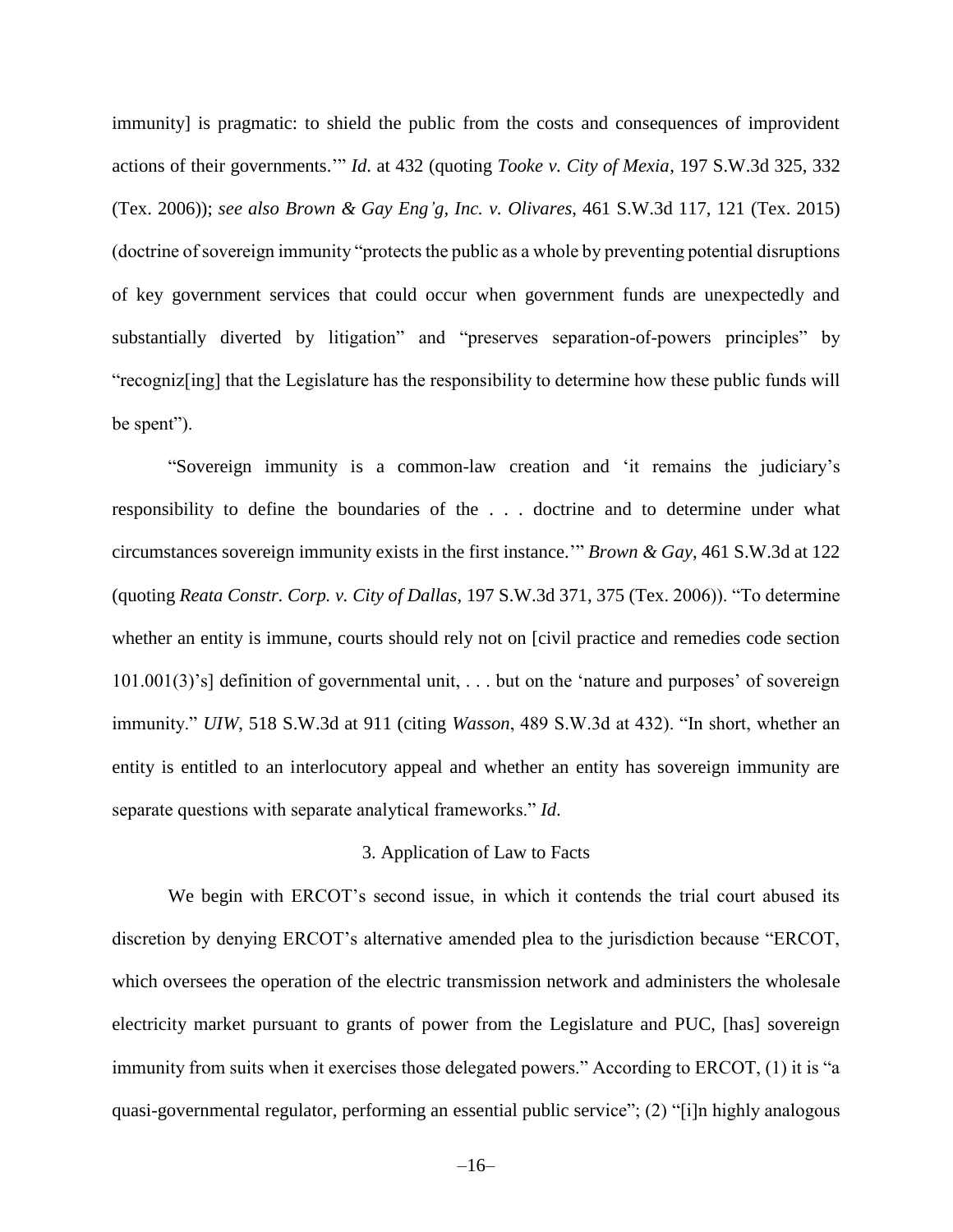circumstances, federal courts have confirmed the immunity of quasi-governmental regulatory authorities"; (3) "sovereign immunity's justifications apply to ERCOT"; and (4) although the supreme court held in *Brown & Gay* that "independent contractors generally lack sovereign immunity where they exercise discretion over the work they perform," that rule does not apply to ERCOT because it is not an independent contractor.

Panda responds in part that "a non-governmental, non-profit corporation that receives no taxpayer dollars and retains discretion over its day-to-day operations" should not enjoy sovereign immunity. Specifically, according to Panda, (1) *Brown & Gay* established "the controlling standard" for "the limited circumstances in which the State's immunity extends to a private company like ERCOT"; (2) pursuant to *Brown & Gay*, "the State's immunity does not extend to private companies exercising independent discretion"; (3) because "there is no dispute here that ERCOT was exercising discretion when it misrepresented the state of electricity markets," the trial court properly rejected ERCOT's immunity position; (4) "ERCOT's doctrinal arguments do not justify extending immunity here," but rather "point the other way"; (5) the SRO cases cited by ERCOT are "irrelevant and inapposite" because those cases "arise from the uniquely federal 'absolute immunity' doctrine, which has no bearing on sovereign immunity under Texas law"; and (6) even if federal absolute immunity were relevant, this case "does not arise from the exercise of a function that would be protected by absolute immunity."

In its reply brief in this Court, ERCOT asserts in part (1) the Texas Legislature "created the ISO role as a key regulatory component of the restructured electrical market"; (2) "ERCOT underwent a number of financial, organizational, structural, and functional changes because of its appointment as ISO"; (3) "unlike any other corporation in Texas, [ERCOT] exclusively performs statutory functions," among which are "mak[ing] binding rules that have the force of statute"; (4) *Brown & Gay*'s holding does not govern this case because ERCOT is not an independent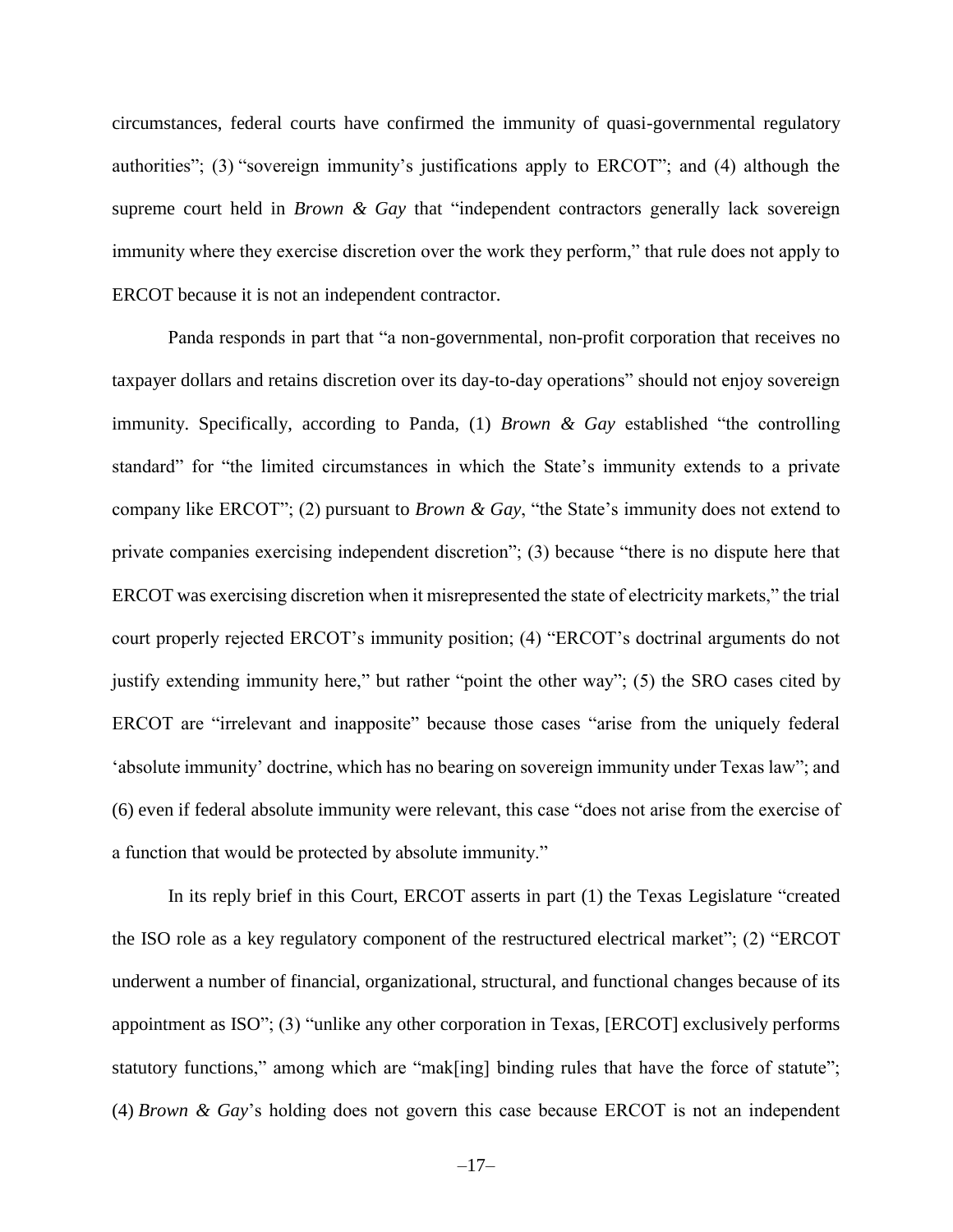contractor, but rather "acts *as* the government" (emphasis original); (5) "ERCOT's analogy to SRO immunity is apt because the logic, legal principles, and governmental purposes favoring protection of federal SROs apply equally to ERCOT"; and (6) ERCOT's publication of the CDRs furthers ERCOT's "regulatory mission" and therefore is protected by SRO immunity.

Following oral submission before this Court, both sides filed post-submission letter briefs. Therein, ERCOT contends in part (1) "ERCOT's role is defined not by a contract with the State of Texas, but by a *statute* that lays out, in meticulous detail, ERCOT's responsibilities and powers" (emphasis original); (2) "[a]s Panda's counsel admitted at argument, ERCOT is authorized to perform no functions other than those given it by the Legislature and PUC"; and (3) ERCOT "*exclusively* performs governmental, regulatory functions" (emphasis original). Panda asserts in part (1) "*HWY 3* forecloses any suggestion that ERCOT is entitled to the immunity that is sometimes enjoyed by governmental units—because it is not even that"; (2) "[a]s a result, the immunity inquiry is controlled by *Brown & Gay*"; and (3) "[t]hat ERCOT's general responsibilities arise from a statute does not the change the analysis."

In *Brown & Gay*, a private engineering firm, Brown & Gay, contracted with a governmental unit, the Fort Bend County Toll Road Authority, to design and construct a roadway. *See* 461 S.W.3d at 119. Under the contract, the Authority delegated the responsibility of designing road signs and traffic layouts to Brown & Gay, subject to approval by the Authority's board of directors. *Id*. Brown & Gay was contractually responsible for furnishing the necessary equipment and personnel to perform its duties and was required to maintain insurance for the project. *Id*. Subsequently, relatives of a motorist killed while driving on the roadway sued Brown & Gay for negligence in carrying out its responsibilities in the design and installation of signs and other traffic-control devices. *Id*. Brown & Gay filed a plea to the jurisdiction seeking the same sovereign immunity protection the governmental unit would enjoy had it performed the work itself. *Id*. The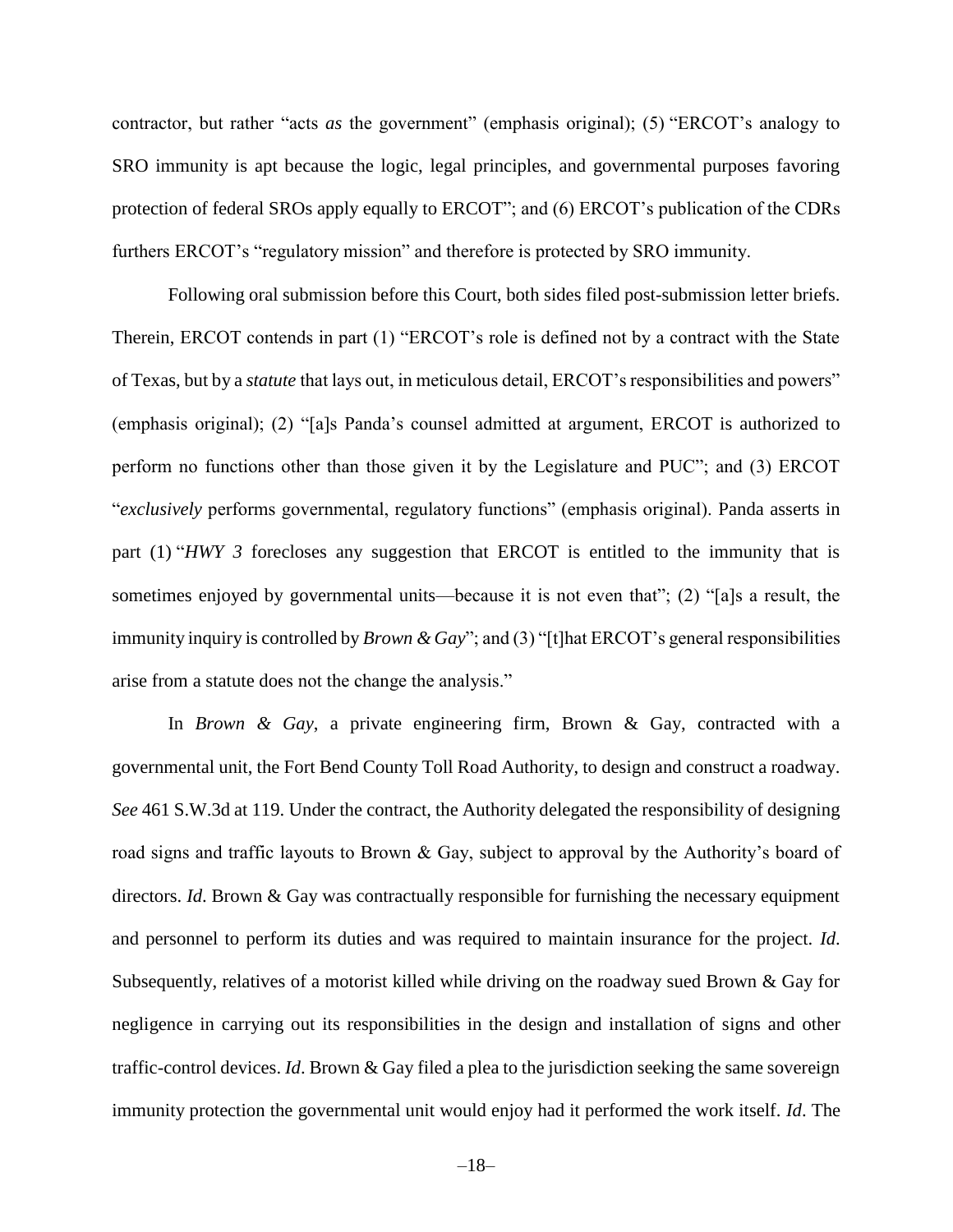trial court granted the plea, but the court of appeals reversed, holding the firm was not immune from suit. *Id*. The supreme court affirmed the court of appeals's judgment. *Id*.

In its analysis, the supreme court observed that the benefits of sovereign immunity come with "a significant cost," i.e., "in shield[ing] the public from the costs and consequences of improvident actions of their governments, sovereign immunity places the burden of shouldering those costs and consequences on injured individuals." *Id*. at 121–22. Then, that court addressed the parties' arguments in light of the doctrine's underlying purposes. *Id*. at 123–30.

First, as to "the general purpose of protecting the public fisc," Brown & Gay argued that while its exposure to defense costs and a money judgment would not affect the project's cost to the government, "the increased costs generally associated with contractors' litigation exposure will be passed on to the government, resulting in higher contract prices and government expense." *Id*. at 123. In rejecting that argument, the supreme court stated that Brown & Gay "ignores the many factors at play within the highly competitive world of government-contract bidding" and "disregards the fact that private companies can and do manage their risk exposure by obtaining insurance, as Brown & Gay did in this case." *Id*. Further, that court reasoned in part,

Sovereign immunity has never been defended as a mechanism to avoid any and all increases in public expenditures. Rather, it was designed to guard against the "unforeseen expenditures" associated with the governments defending lawsuits and paying judgments "that could hamper government functions" by diverting funds from their allocated purposes. Immunizing a private contractor in no way furthers this rationale. Even if holding a private party liable for its own improvident actions in performing a government contract indirectly leads to higher overall costs to government entities in engaging private contractors, those costs will be reflected in the negotiated contract price. This allows the government to plan spending on the project with reasonable accuracy.

By contrast, . . . the costs associated with a potential lawsuit cannot be anticipated at the project's outset. Litigation against the government therefore disrupts the government's allocation of funds on the back end, when the only option may be to divert money previously earmarked for another purpose. It is this diversion—and the associated risk of disrupting government services—that sovereign immunity addresses.

*Id.* at 123–24 (citations omitted).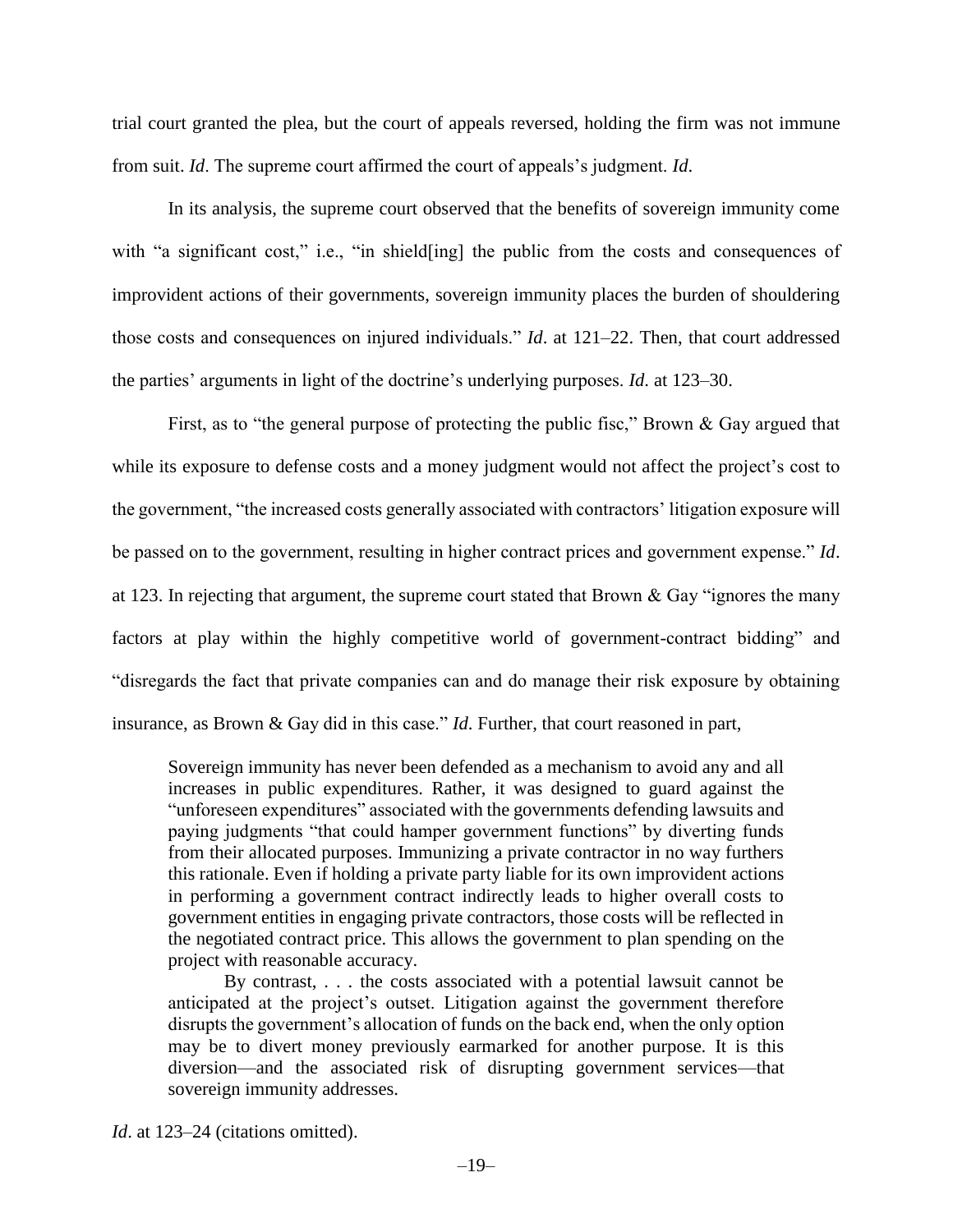Next, the supreme court addressed the "government's right to control" as a factor in the extension of immunity to private companies. *Id*. at 124. That court observed that in a prior case involving a private company that contracted with a Kansas governmental entity, it stated,

While sovereign immunity protects the activities of government entities, no sovereign is entitled to extend that protection ad infinitum through nothing more than private contracts. [The private entity] is not entitled to sovereign immunity unless it can demonstrate its actions were actions of the Kansas government, executed subject to the control of [the system].

*Id*. (quoting *K.D.F. v. Rex*, 878 S.W.2d 589, 597 (Tex. 1994)). Further, the supreme court stated that "[i]n turn, we held that another private company that 'operate[d] solely upon the direction of [the system]' and 'exercise<sup>[d]</sup> no discretion in its activities' was indistinguishable from the system, such that 'a lawsuit against one [wa]s a lawsuit against the other.'" *Id*. (quoting *K.D.F*., 878 S.W.2d at 597). Then, the supreme court observed that as to Brown & Gay, the government's "right to control" is "utterly absent here." That court concluded, "We need not establish today whether some degree of control by the government would extend its immunity protection to a private party; we hold only that no control is determinative." *Id*. at 126.

Additionally, the supreme court rejected arguments by Brown & Gay that  $(1)$  "justifications" for qualified and official immunity" support the extension of sovereign immunity to government contractors and (2) "declining to extend sovereign immunity to contractors like Brown & Gay will make it difficult for the government to engage talented private parties fearful of personal liability." *Id.* at 128–29. As to the first of those arguments, the supreme court stated (1) qualified immunity is a federal doctrine that is similar to the Texas common-law defense of official immunity; (2) official immunity is an affirmative defense that must be pled and proved by the party asserting it; (3) Brown & Gay has not "pled or argued that the elements of the defense are satisfied here," but rather "[i]nstead argues it is entitled to the same immunity the government itself enjoys"; and (4) "the policies underlying official and qualified immunity are simply irrelevant to that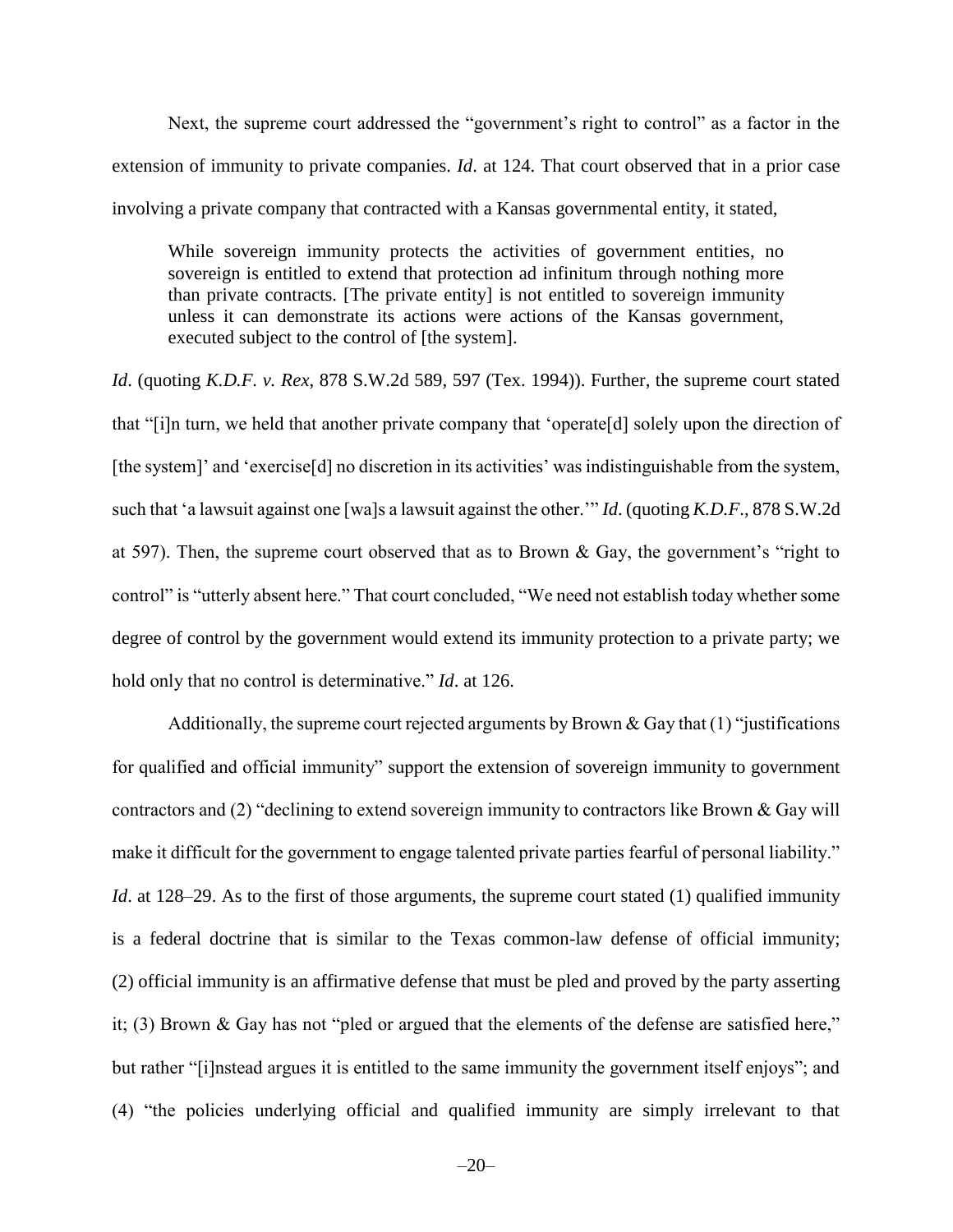contention." *Id*. Further, the supreme court stated Brown & Gay's second argument "ignores the countervailing considerations that make contracting with the government attractive, not the least of which is lack of concern about the government's ability to pay." *Id*. at 129. Then, the supreme court concluded, "We decline to extend sovereign immunity to private contractors based solely on the nature of the contractors' work when the very rationale for the doctrine provides no support for doing so."<sup>11</sup> *Id*.

In the case before us, Panda argues *Brown & Gay* "establishes the analytical framework for assessing a private entity's immunity claims," regardless of whether the private entity is a government contractor. According to Panda, (1) there is no basis for restricting the holding in *Brown & Gay* to private contractors and (2) the opinion "speaks in far broader terms."

ERCOT asserts *Brown & Gay* is inapplicable in this case because (1) unlike this case, *Brown & Gay* "was concerned with a contractual relationship between a company and the government"; (2) the supreme court "never held that its rule regarding discretion applied outside the context of independent contractors"; and (3) unlike an independent contractor, ERCOT conducts no business other than the functions it performs "at the legislature's and PUC's behest" and does not market its services to any other use.

Although the supreme court's opinion in *Brown & Gay* is silent as to whether it is limited to independent contractors, the analysis and rationale of the opinion are based primarily on the specific context of government contracting. For example, as described above, the supreme court stated (1) Brown & Gay's argument respecting the "public fisc" "ignores the many factors at play within the highly competitive world of government-contract bidding" and (2) "[e]ven if holding a private party liable for its own improvident actions in performing a government contract indirectly

 $\overline{a}$ 

<sup>&</sup>lt;sup>11</sup> In a concurring opinion in which Justice Willett and Justice Guzman joined, Chief Justice Hecht stated in part, "An independent contractor may act *as* the government, in effect becoming the government for limited purposes, and when it does, it should be entitled to the government's immunity." *Id*. at 129 (Hecht, C.J., concurring) (emphasis original).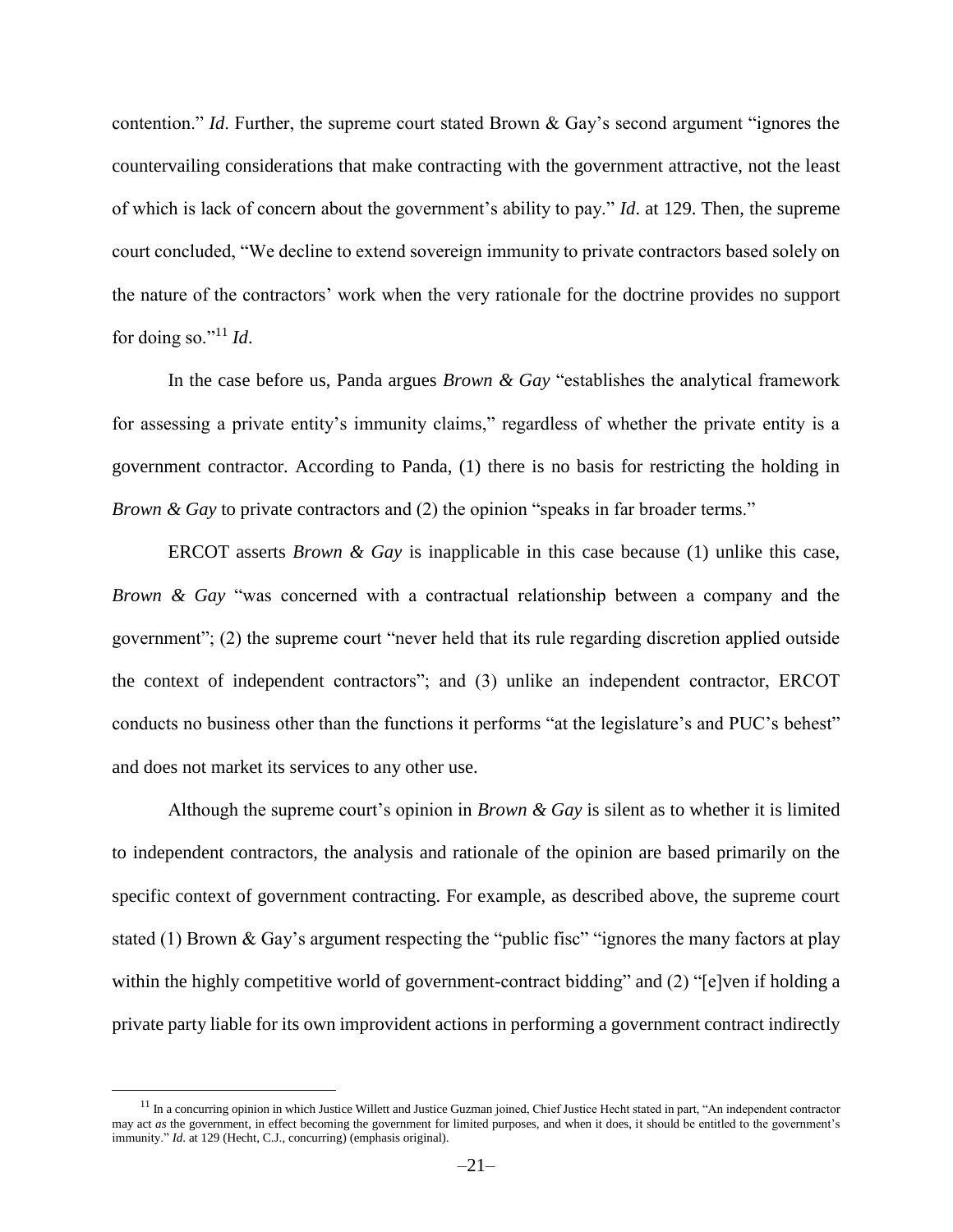leads to higher overall costs to government entities in engaging private contractors, those costs will be reflected in the negotiated contract price," which "allows the government to plan spending on the project with reasonable accuracy." *Id*. at 123. Further, the statements from *K.D.F*. relied upon by the supreme court pertained to the question of whether a sovereign is entitled to extend immunity protection "ad infinitum through nothing more than private contracts." *Id*. at 124 (quoting *K.D.F*., 878 S.W.2d at 597). Additionally, (1) as to Brown & Gay's argument that declining to extend sovereign immunity would make it difficult for the government to engage talented private parties, the supreme court stated that argument "ignores the countervailing considerations that make contracting with the government attractive, not the least of which is lack of concern about the government's ability to pay," and (2) the supreme court's conclusion was stated as follows: "We decline to extend sovereign immunity to private contractors based solely on the nature of the contractors' work when the very rationale for the doctrine provides no support for doing so." *Id*. at 129.

By contrast, in the case before us, considerations respecting competitive governmentcontract bidding, negotiation of a contract price, and the financial appeal of contracting with the government versus a private entity are not relevant. Further, rather than involving "nothing more than private contracts," the case before us involves an entity that exclusively performs functions assigned by the legislature and the PUC and does not market its services to any other use. Because the considerations underlying the analysis and rationale of *Brown & Gay* are inapplicable to ERCOT, we conclude *Brown & Gay* does not preclude immunity in this case.

As described above, to determine whether an entity is immune, courts should rely on "the 'nature and purposes' of sovereign immunity." *UIW*, 518 S.W.3d at 911 (citing *Wasson*, 489 S.W.3d at 432); *see also id*. (whether an entity is entitled to sovereign immunity and whether an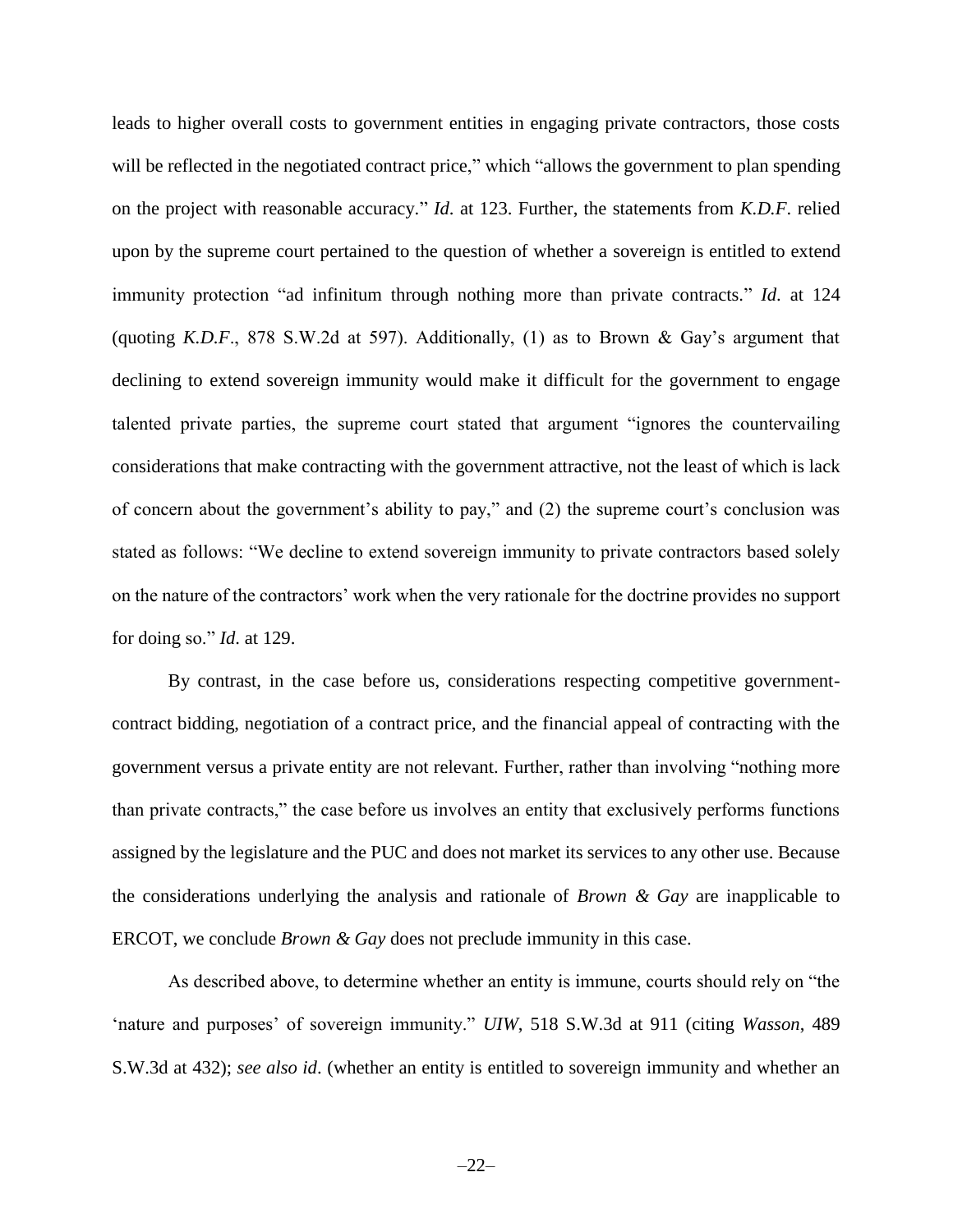entity is a "governmental unit" for purposes of an interlocutory appeal "are separate questions with separate analytical frameworks"). In its consolidated brief in this Court, ERCOT asserts in part,

The Supreme Court has recognized three bases for sovereign immunity, each of which applies to ERCOT. First, immunity protects the public fisc. ERCOT is funded by a Fee that is authorized by the Legislature pursuant to its police power and paid, ultimately, by electricity consumers. Second, separation-of-powers requires ERCOT's immunity. The Legislature has decreed that the PUC, not the courts, decides when and how much money ERCOT spends, how it operates, and whether it has underperformed or abused its power. Third, immunity would protect critical government services. Public policy and economic necessity demand that the Texas electric grid continue to function; the PUC appointed ERCOT as the operator of this grid. Money that has been designated for these essential regulatory purposes, if diverted to pay private litigants, would defeat the Legislature's mission to protect the electric market and its consumers.

Panda contends the nature and purposes of immunity "do not justify creating a new exception for ERCOT." Specifically, according to Panda, (1) ERCOT "does not receive any funding from the State" and therefore "state funds *are not implicated* by this lawsuit" (emphasis original); (2) "ERCOT's separation of powers argument fails for the same reasons" because "[t]o the extent this principle is relevant to immunity, the focus is on 'the Legislature's prerogative to allocate tax dollars'" (quoting *Brown & Gay*, 461 S.W.3d at 121); and (3) "a judgment against ERCOT will not hamper any government function" because "ERCOT would simply have an obligation to pay whatever amount is not covered by insurance, like any other judgment debtor," and "in the most extreme scenario, the PUC would simply decertify ERCOT, appoint a new ISO, and oversee the efficient transfer of responsibilities."

As stated by the supreme court, the doctrine of sovereign immunity "protects the public as a whole by preventing potential disruptions of key government services that could occur when government funds are unexpectedly and substantially diverted by litigation" and "preserves separation-of-powers principles" by "recogniz[ing] that the Legislature has the responsibility to determine how these public funds will be spent." *Brown & Gay*, 461 S.W.3d at 121. Section 39.151(e) requires the PUC to "authorize the organization to charge to wholesale buyers and sellers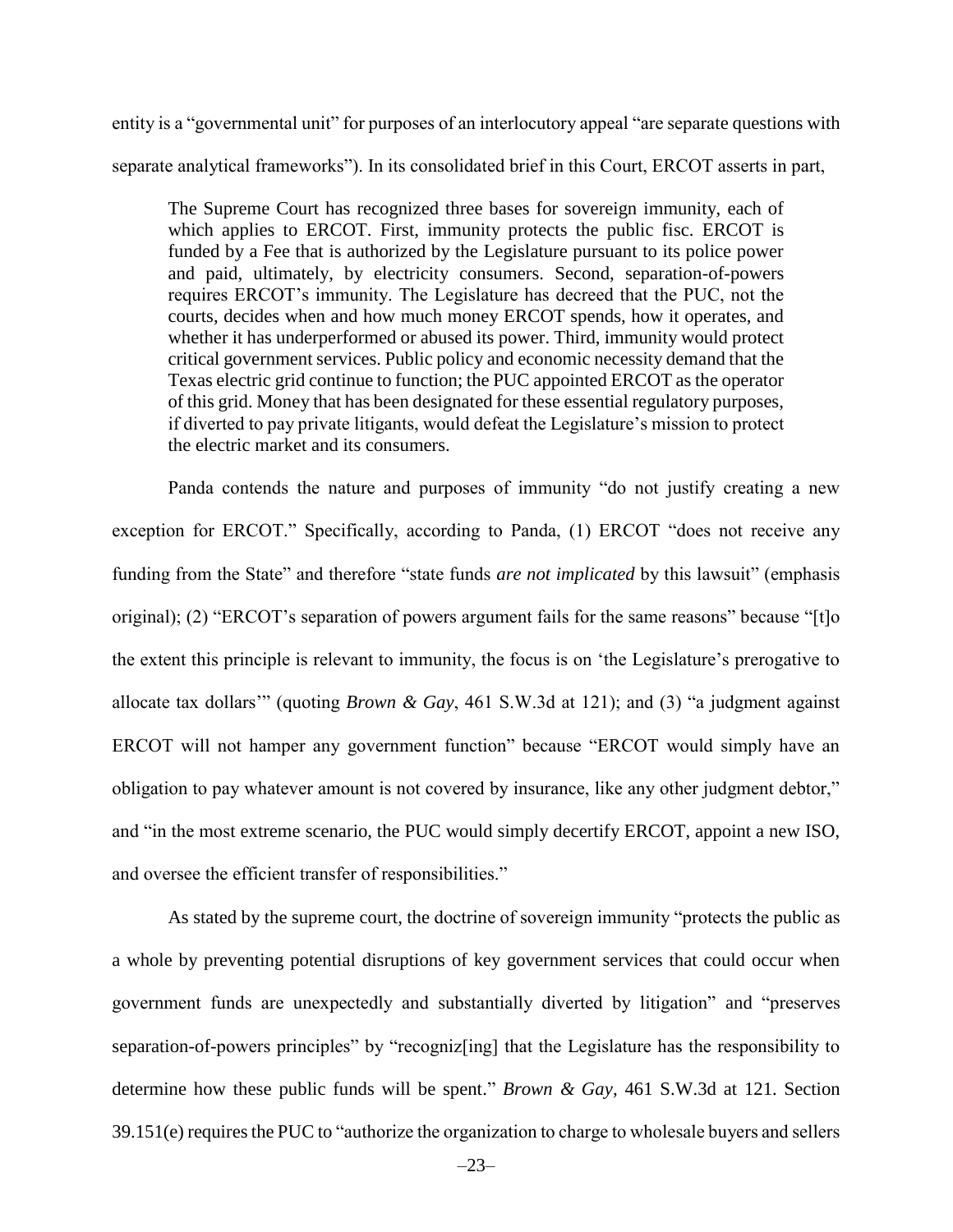a system administration fee, within a range determined by the commission, that is reasonable and competitively neutral to fund the independent organization's approved budget." UTIL. § 39.151(e). Although not a "tax," the system administration fee is authorized by statute, set by the PUC, collected pursuant to the State's power, and intended to further a function for the benefit of the public. *See id*. Therefore, to the extent Panda contends this case does not present fiscal implications pertinent to the sovereign immunity analysis, we disagree. *See id.*; *see also Tooke*, 197 S.W.3d at 332 (stating sovereign immunity's purpose is "to shield the public from the costs and consequences of improvident actions of their governments"). Additionally, as to separation-of-powers principles, section 39.151 shows the legislature intended that determinations respecting system administration fees and ERCOT's fiscal matters, as well as any potential disciplinary matters or decertification, should be made by the PUC rather than the courts. UTIL.  $\S 39.151(d)$ –(e). Further, as the certified ISO provided for in section 39.151, ERCOT is a necessary component of the legislature's electric utility industry regulatory scheme. *See id*. § 39.151(a). A substantial judgment in this case could necessitate a potentially disruptive diversion of ERCOT's resources or a decertification of ERCOT not otherwise intended by the PUC. *See Brown & Gay*, 461 S.W.3d at 124 (sovereign immunity is intended to address diversion of funds allocated by government "and the associated risk of disrupting government services"). Therefore, extending sovereign immunity to ERCOT in this case would serve that doctrine's nature and purposes. *See UIW*, 518 S.W.3d at 911.

Additionally, the extension of sovereign immunity in this case is consistent with the underlying principles and reasoning of federal cases involving SROs. Under federal law, SROs are certain private organizations authorized by Congress to "promulgate and enforce rules" governing their members. *See DL Capital Grp., LLC v. Nasdaq Stock Mkt., Inc.*, 409 F.3d 93, 95 (2d Cir. 2005); *see also S.C. Pub. Serv. Auth. v. Fed. Energy Regulatory Comm'n*, 762 F.3d 41, 51 (D.C. Cir. 2014) (describing North American Electric Reliability Corporation as "the [electric]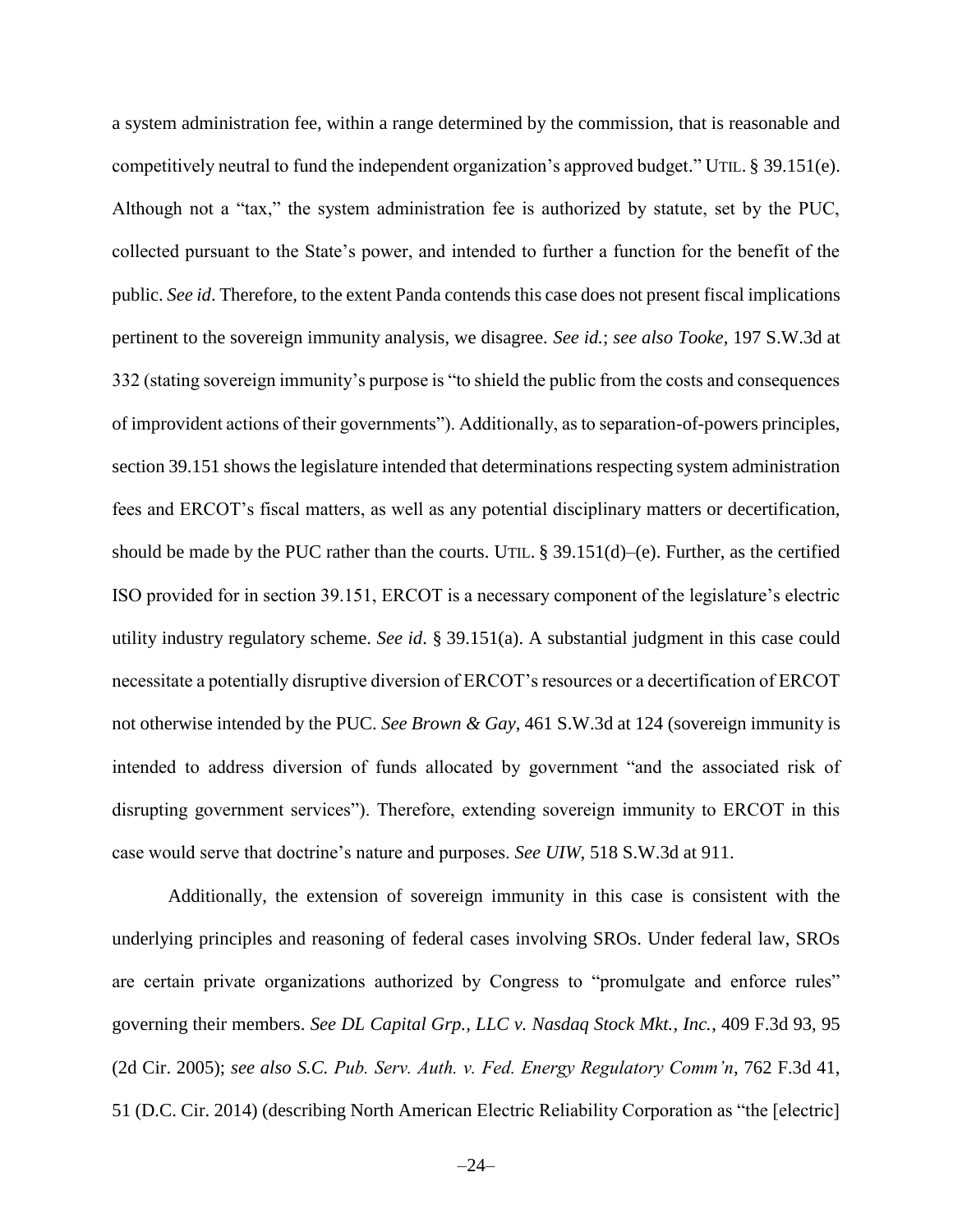industry's self-regulatory organization" pursuant to the Federal Power Act). SROs have been described as "quasi-governmental" authorities. *DL Capital*, 409 F.3d at 95.

Since the 1930s, U.S. securities dealers have been subject to regulation by SROs registered with the U.S. Securities Exchange Commission, including, among others, the New York Stock Exchange, Inc. ("NYSE"), the National Association of Securities Dealers, Inc. ("NASD"), and the NASDAQ Stock Market, Inc. ("NASDAQ"). *See Standard Inv. Chartered, Inc. v. NASD*, 637 F.3d 112, 114 (2d Cir. 2011); *DL Capital*, 409 F.3d at 95. Such SROs have been described as "a key part of the interrelated and comprehensive mechanism for regulating securities markets, including market participants." *Charles Schwab & Co. Inc. v. Fin. Indus. Regulatory Auth. Inc.*, 861 F. Supp. 2d 1063, 1065 (N.D. Cal. 2012). "Because they perform a variety of vital governmental functions, but lack the sovereign immunity that governmental agencies enjoy, SROs are protected by absolute immunity when they perform their statutorily delegated adjudicatory, regulatory, and prosecutorial functions." *Weissman v. NASD*, 500 F.3d 1293, 1296 (11th Cir. 2007). "This immunity extends both to affirmative acts as well as to an SRO's omissions or failure to act." *Standard Inv.*, 637 F.3d at 115. The SEC has "extensive involvement with, and broad oversight of," the SROs registered with it. *DL Capital*, 409 F.3d at 95 (citing 15 U.S.C. § 78s). "[I]f an SRO has violated, or is unable to comply with, *inter alia*, the provisions of the [Securities Exchange Act], its own rules, or the rules of the SEC, the SEC is authorized to suspend or even revoke an SRO's registration." *Id*.

Federal courts have reasoned that because securities-industry SROs "perform[] a variety of functions that would, in other circumstances, be performed by a government agency," yet do not "share in the SEC's sovereign immunity," affording those SROs absolute immunity is appropriate when the relevant conduct constitutes a delegated quasi-governmental prosecutorial, regulatory, or disciplinary function. *See D'Alessio v. NYSE*, 258 F.3d 93, 105 (2d Cir. 2001); *see also Barbara v. NYSE*, 99 F.3d 49, 59 (2d Cir. 1996) (stating that allowing plaintiff's lawsuit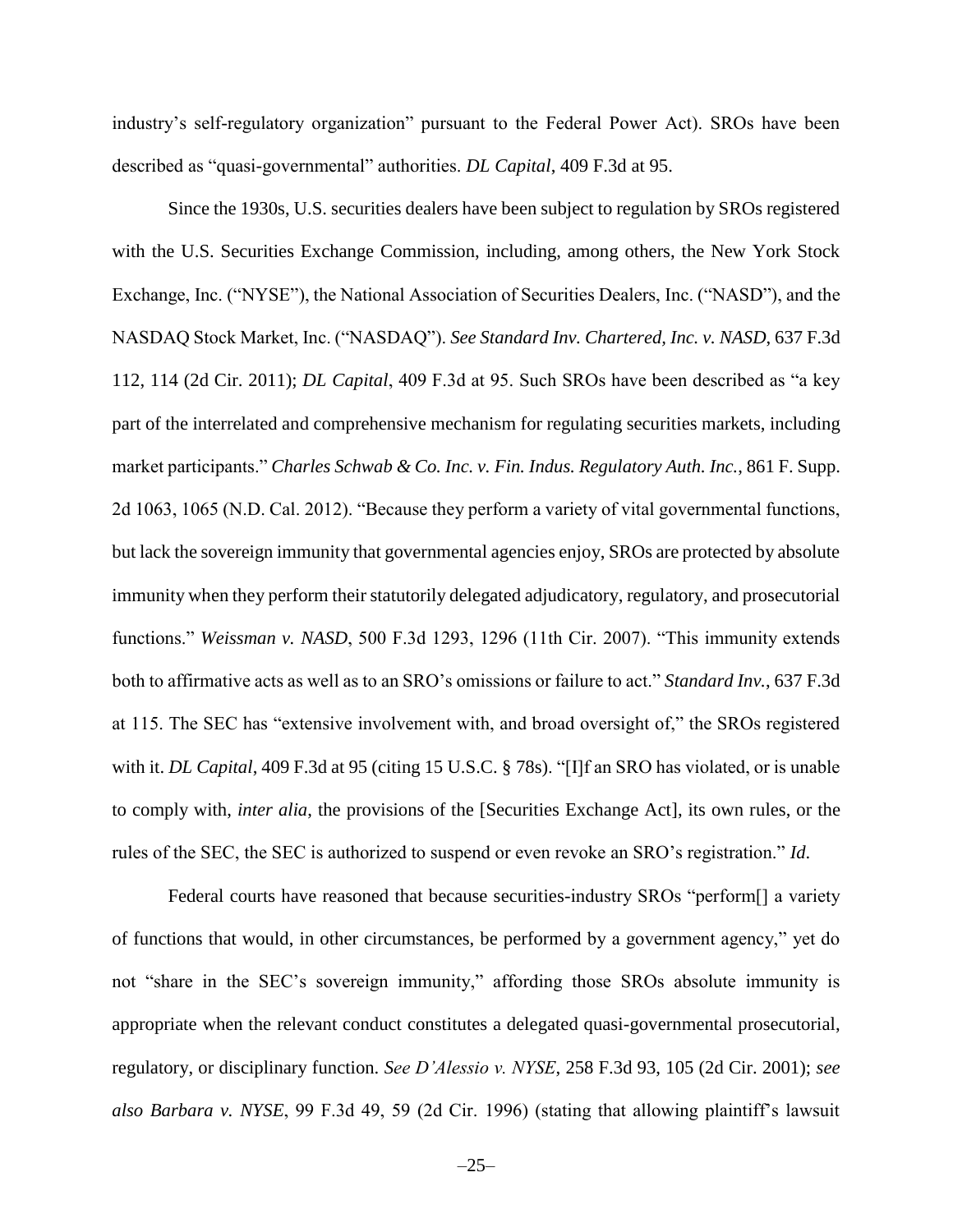against SRO "would clearly stand as an obstacle to the accomplishment and execution of the full purposes and objective of Congress"), *abrogated in part on other grounds by Merrill Lynch, Pierce, Fenner & Smith Inc. v. Manning*, 136 S. Ct. 1562 (2016). Further, the Second Circuit has stated, "There is no question that an SRO and its officers are entitled to absolute immunity from private damages suits in connection with the discharge of their regulatory responsibilities." *Standard Inv.*, 637 F.3d at 115. Specifically, in *Standard Investment*, the Second Circuit concluded SRO immunity barred a lawsuit based on alleged misstatements by NASD in a proxy solicitation pertaining to amendments to its bylaws required pursuant to its consolidation with another SRO. *Id*. That court stated in part (1) the proxy solicitation, which was the only vehicle available to NASD for amending its bylaws, was "incident to the exercise of regulatory power," i.e., the consolidation, and "therefore an activity to which immunity attached," *id*. at 116, and (2) "[t]he statutory and regulatory framework highlights to us the extent to which an SRO's bylaws are intimately intertwined with the regulatory powers delegated to SROs by the SEC and underscore our conviction that immunity attaches to the proxy solicitation here," *id*. at 116–17.

Similarly, in *DL Capital*, an investor sued NASDAQ based on the timing of NASDAQ's announcement of its decision to cancel certain stock market trades. *See* 409 F.3d at 98. The investor contended SRO immunity was inapplicable because it was "challenging not NASDAQ's regulatory decisions . . . , but rather the manner in which NASDAQ publicly announced those decisions." *Id*. The Second Circuit rejected that position, reasoning in part that "[w]ithout the capacity to make announcements, defendants would be stripped of a critical and necessary part of their regulatory powers." *Id*.; *see also In re NYSE Specialists Sec. Litig.*, 503 F.3d 89, 100 (2d Cir. 2007) (affording SRO immunity where, "[w]hile these actions may not appear to form the heart of the regulatory functions delegated to the NYSE as an SRO, they are nonetheless central to effectuating the NYSE's regulatory decision making").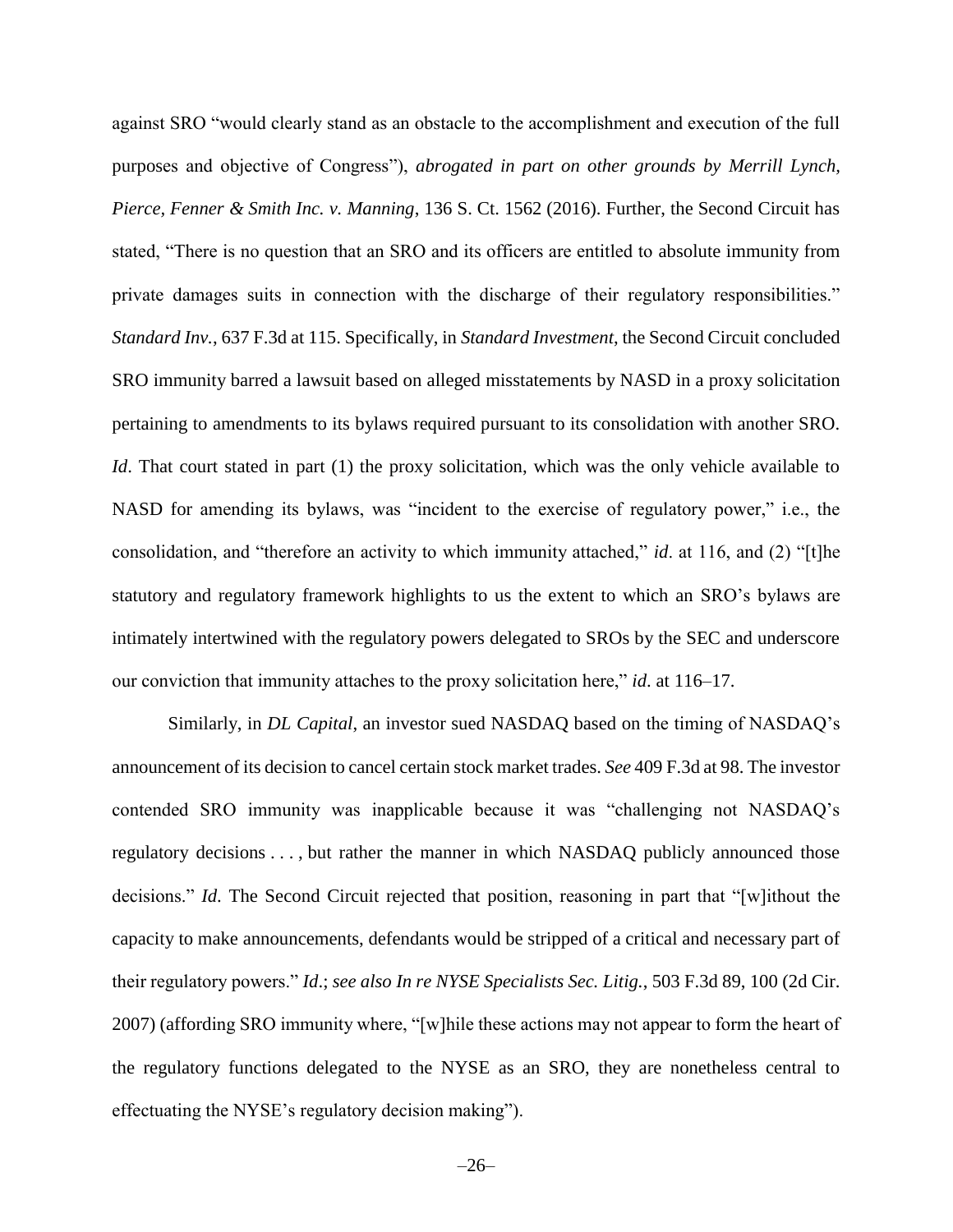Additionally, the Second Circuit has specifically declined to carve out a fraud exception to SRO immunity. *See DL Capital*, 409 F.3d at 99 ("rejecting a fraud exception is a matter not simply of logic but of intense practicality since [otherwise] the [SRO's] exercise of its quasigovernmental functions would be unduly hampered by disruptive and recriminatory lawsuits"). That court has observed that alternative means of redressing a security-industry SRO's wrongful conduct include "the formidable oversight power" of the SEC granted by Congress. *NYSE Specialists*, 503 F.3d at 101.

In the case before us, ERCOT asserts (1) "[SROs'] functions parallel ERCOT's very closely" and therefore the SRO immunity cases are "highly persuasive"; (2) any "doctrinal distinction" between sovereign immunity and SRO immunity should matter less than the SRO cases' "logical underpinnings"; (3) although most cases respecting SRO immunity arise in the context of the securities industry, those cases "are based not on securities principles of limited applicability, but on the fact that Congress has chosen to use a corporation certified by an agency, rather than that agency directly, to perform its regulatory mission"; and (4) "ERCOT's CDRs the subject of Panda's suit—are more than incidentally connected to the performance of its regulatory duties."

Panda contends (1) "[b]ecause of the differing policies underlying these doctrines, absolute immunity cases provide no justification for extending Texas's sovereign immunity"; (2) the supreme court stated in *Brown & Gay* that "the policies underlying official and qualified immunity" were "irrelevant" to the private contractor's contention that it was entitled to sovereign immunity; (3) like the supreme court in *Brown & Gay*, this Court should "decline to apply an inapposite federal immunity doctrine to a state-law sovereign immunity problem"; (4) this Court "should not engraft a federal law exception onto settled Texas immunity law because ERCOT's cited authorities have only ever been applied to federal securities regulators"; (5) even if federal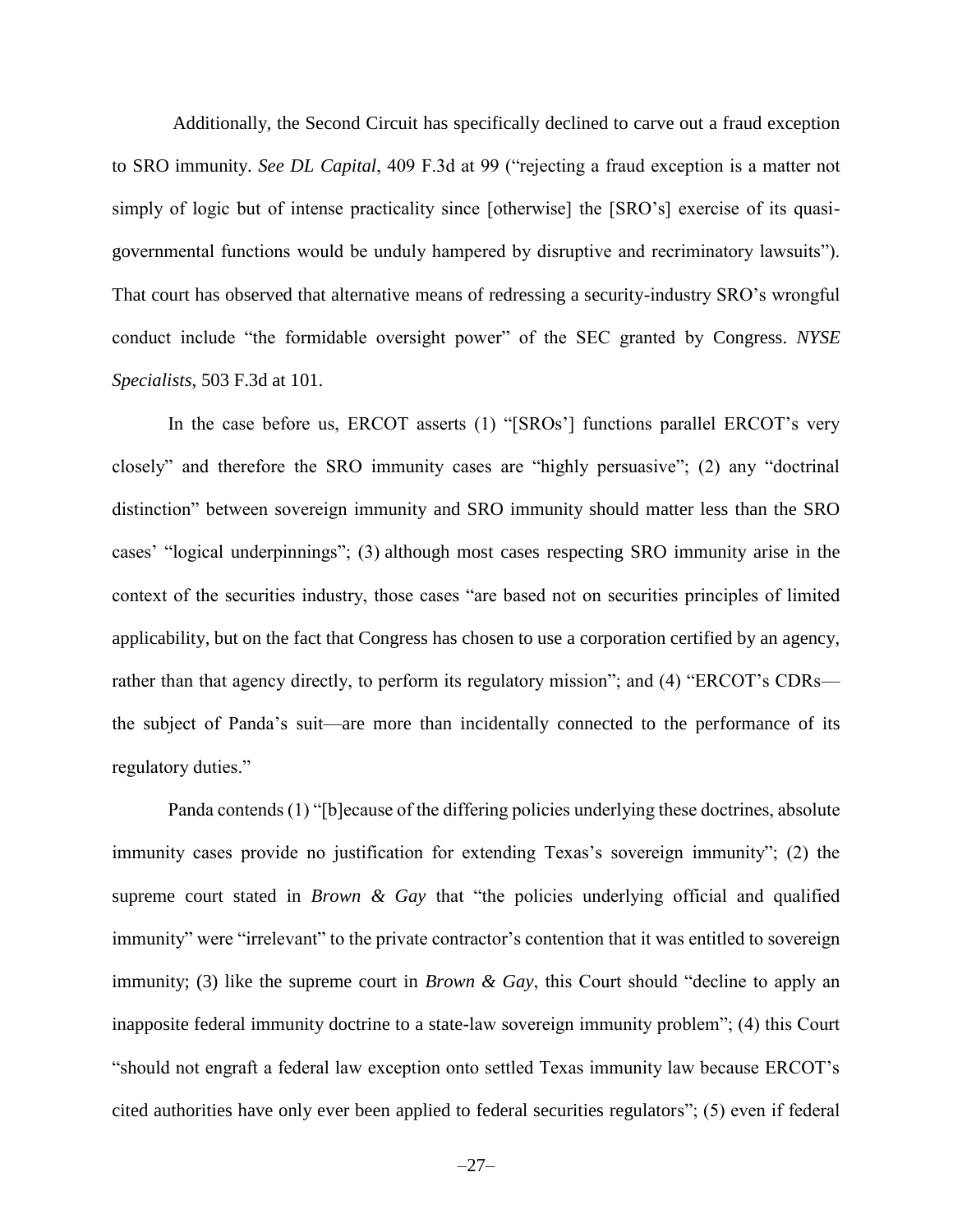absolute immunity were relevant, "the CDRs do not 'regulate' the activities of market participants," but rather "simply disseminate information on supply and demand," and therefore "are not the kind of regulatory conduct that triggers absolute immunity"; and (6) "in any event, the allegations in this case are broader than just the CDRs" and include "misrepresentations made by ERCOT in public reports, presentations, and direct conversations."

To the extent Panda contends *Brown & Gay* precludes this Court's consideration of SRO immunity cases, we disagree. As described above, the supreme court's statement in *Brown & Gay* that the "policies underlying official and qualified immunity" were "irrelevant" to the private contractor's contention that it was entitled to sovereign immunity was immediately preceded by that court's observation that the contractor had not pled the affirmative defense of official immunity or argued the elements were satisfied, thus suggesting lack of pleading and proof as a basis for the irrelevance of the defense's underlying policies. *See* 461 S.W.3d at 128–29. Moreover, as also described above, the analysis and rationale of *Brown & Gay* were based primarily on considerations relevant to independent contractors that are not implicated in the case before us. *See id*. at 123–29.

Further, we do not agree with Panda's position that the SRO immunity cases described above are "inapposite." Regardless of whether absolute immunity developed from the same doctrinal roots underlying official and qualified immunity, the Second Circuit's application of SRO immunity in *Barbara* described one of the same purposes considered by Texas courts in determining sovereign immunity. *See Barbara*, 99 F.3d at 59 (stating that allowing plaintiff's lawsuit against SRO "would clearly stand as an obstacle to the accomplishment and execution of the full purposes and objective of Congress"). Also, while federal case law dealing with SRO immunity appears to be limited to cases involving federal securities regulators, (1) the term "selfregulatory organization" is not limited to that context, *see S.C. Pub. Serv. Auth.*, 762 F.3d at 51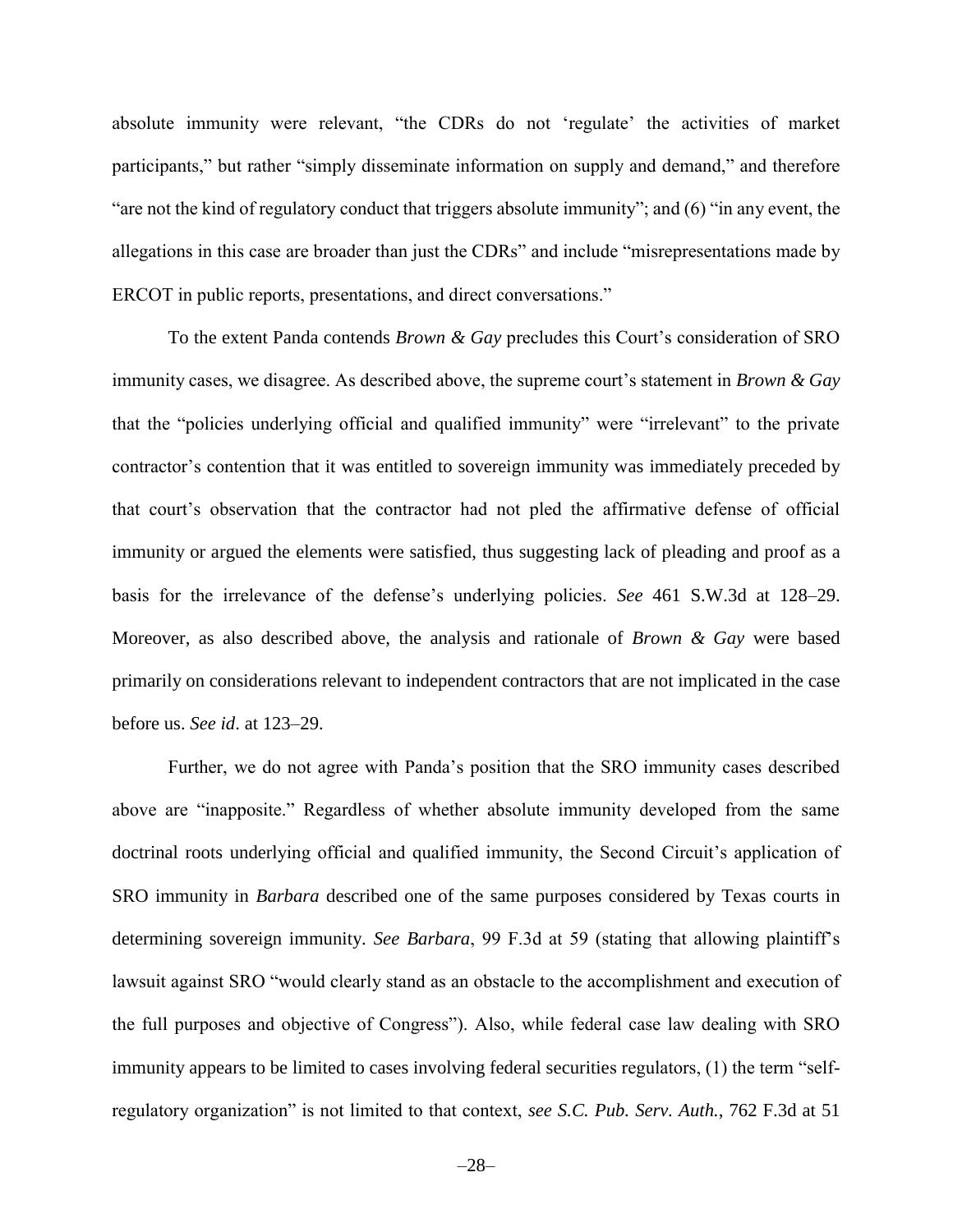(describing North American Electric Reliability Corporation as "the [electric] industry's selfregulatory organization"), and (2) the securities SRO cases described above are analogous to the case before us in that they involve a legislative scheme under which private corporations are certified by an agency to perform its regulatory mission. Like the SROs in those cases, (1) ERCOT is a private corporation exercising power delegated to it by an administrative agency pursuant to legislation; (2) ERCOT's power includes rulemaking authority that is binding on market participants; and (3) ERCOT is subject to broad oversight by the PUC, which can decertify it. Based on the reasoning of the SRO immunity cases described above and the "nature and purposes" of sovereign immunity, we conclude ERCOT is entitled to sovereign immunity from private damages suits in connection with the discharge of its regulatory responsibilities. *See UIW*, 518 S.W.3d at 911; *Standard Inv.*, 637 F.3d at 115; *see also Brown & Gay*, 461 S.W.3d at 129 (Hecht, C.J., concurring) ("An independent contractor may act *as* the government, in effect becoming the government for limited purposes, and when it does, it should be entitled to the government's immunity.").

In light of that conclusion, we turn to the parties' arguments respecting whether the sovereign immunity extended to ERCOT bars this particular lawsuit. First, as described above, Panda contends "the allegations in this case are broader than just the CDRs" and include "misrepresentations made by ERCOT in public reports, presentations, and direct conversations." However, Panda cites no portion of its live pleading, and we have found none, complaining of alleged "misrepresentations made by ERCOT in public reports, presentations, and direct conversations" pertaining to matters other than the CDRs and the market data contained therein. Next, Panda argues the CDRs "simply disseminate information on supply and demand" and therefore "are not the kind of regulatory conduct that triggers absolute immunity." In support of that argument, Panda cites two SRO cases in which immunity was afforded as to the conducting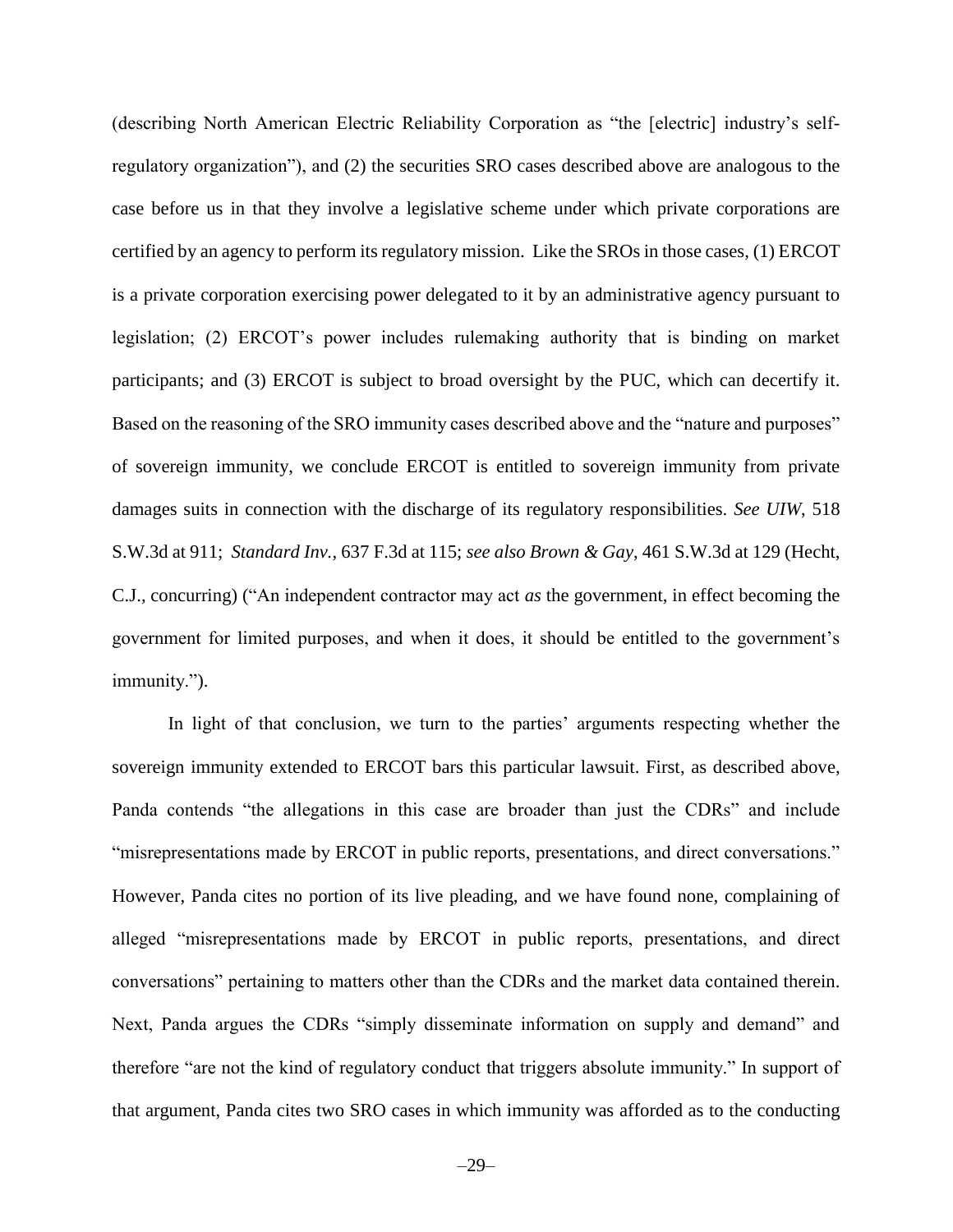of disciplinary proceedings. *See Barbara*, 99 F.3d at 58–59; *Austin Mun. Sec., Inc. v. NASD*, 757 F.2d 676, 688 (5th Cir. 1985). However, nothing in those cases limits immunity solely to such functions. Moreover, in *Standard Investment*, the Second Circuit (1) stated "an SRO and its officers are entitled to absolute immunity from private damages suits *in connection with the discharge of their regulatory responsibilities*" and (2) afforded SRO immunity for a proxy solicitation "*incident to the exercise of regulatory power*." *Standard Inv.*, 637 F.3d at 116–17 (emphasis added); *see also NYSE Specialists*, 503 F.3d at 100 (affording SRO immunity where, "[w]hile these actions may not appear to form the heart of the regulatory functions delegated to the NYSE as an SRO, they are nonetheless central to effectuating the NYSE's regulatory decision making"); *DL Capital*, 409 F.3d at 98 (affording SRO immunity for suit based on timing of NASDAQ's announcement of its decision to cancel certain trades because "[w]ithout the capacity to make announcements, defendants would be stripped of a critical and necessary part of their regulatory powers").

In its reply brief in this Court, ERCOT asserts in part,

[T]he CDRs need not directly "regulate" a market participant to be regulatory. Among ERCOT's regulatory functions is ensuring grid adequacy and reliability. Because of Texas's energy-only market, ensuring sufficient generation capacity through investment is essential to ERCOT's regulatory mission. ERCOT is required to publish CDRs precisely because the State needs a reliable electric market, a vital component of its economic and public health. Because ERCOT publishes CDRs to further its regulatory mission of ensuring grid adequacy and reliability, its actions are protected by SRO immunity.

As described above, as the ISO certified by the PUC under Chapter 39, ERCOT is to perform functions that include "ensur[ing] the reliability and adequacy of the regional electrical network." UTIL. § 39.151(a). Rules adopted by the PUC require ERCOT to establish "mechanisms" to "provide for resource adequacy" in an energy-only market, which mechanisms "are intended to encourage market participants to build and maintain a mix of resources that sustain adequate supply of electric service in the ERCOT power region." 16 ADMIN. § 25.505(a).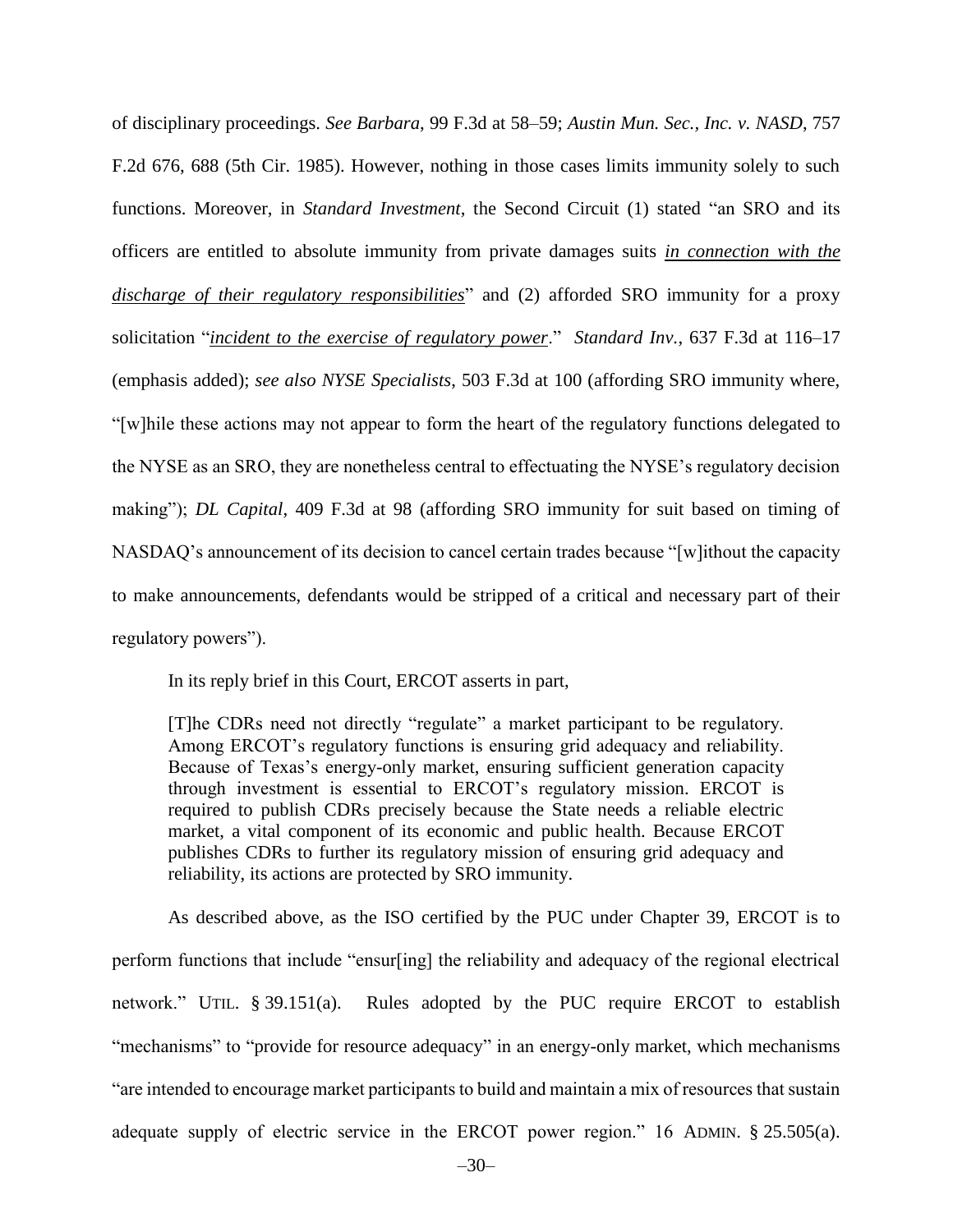Specifically, ERCOT is required to publish certain reports, including the CDRs. *Id*. §§ 25.505,  $25.362(i)(2)$ .

Based on the statutes and rules described above, we conclude (1) ERCOT's regulatory responsibilities include ensuring the reliability and adequacy of the regional electrical network and (2) ERCOT's publication of the CDRs was "in connection with the discharge of" those regulatory responsibilities. *See* UTIL. § 39.151(a); 16 ADMIN. §§ 25.505, 25.362; *Standard Inv.*, 637 F.3d at 116–17. Therefore, ERCOT's complained of actions are protected by immunity. *See Standard Inv.,*  637 F.3d at 116–17; *see also NYSE Specialists*, 503 F.3d at 100; *DL Capital*, 409 F.3d at 98. Consequently, the trial court's denial of ERCOT's plea to the jurisdiction based on sovereign immunity constituted an abuse of discretion. *See Columbia Med. Ctr.*, 306 S.W.3d at 248.

Because ERCOT has established the first element required for mandamus relief, *see Prudential*, 148 S.W.3d at 135–36, we now proceed to the second element, lack of adequate remedy by appeal. *See id*. The supreme court has stated,

The operative word, "adequate", has no comprehensive definition; it is simply a proxy for the careful balance of jurisprudential considerations that determine when appellate courts will use original mandamus proceedings to review the actions of lower courts. These considerations implicate both public and private interests. . . . Mandamus review of significant rulings in exceptional cases may be essential to preserve important substantive and procedural rights from impairment or loss . . . and spare private parties and the public the time and money utterly wasted enduring eventual reversal of improperly conducted proceedings. An appellate remedy is "adequate" when any benefits to mandamus review are outweighed by the detriments. When the benefits outweigh the detriments, appellate courts must consider whether the appellate remedy is adequate.

*Id.* at 136. "Incidental district court rulings, which include pleas to the jurisdiction, generally will not be reviewed by mandamus because an adequate appellate remedy exists." *In re State Bar of Tex*., 113 S.W.3d 730, 734 (Tex. 2003) (orig. proceeding). However, exceptions have been recognized. *See, e.g.*, *In re SWEPI, L.P.*, 85 S.W.3d 800, 808 (Tex. 2002) (orig. proceeding) (when one court renders order that directly interferes with another court's jurisdiction, appellate relief is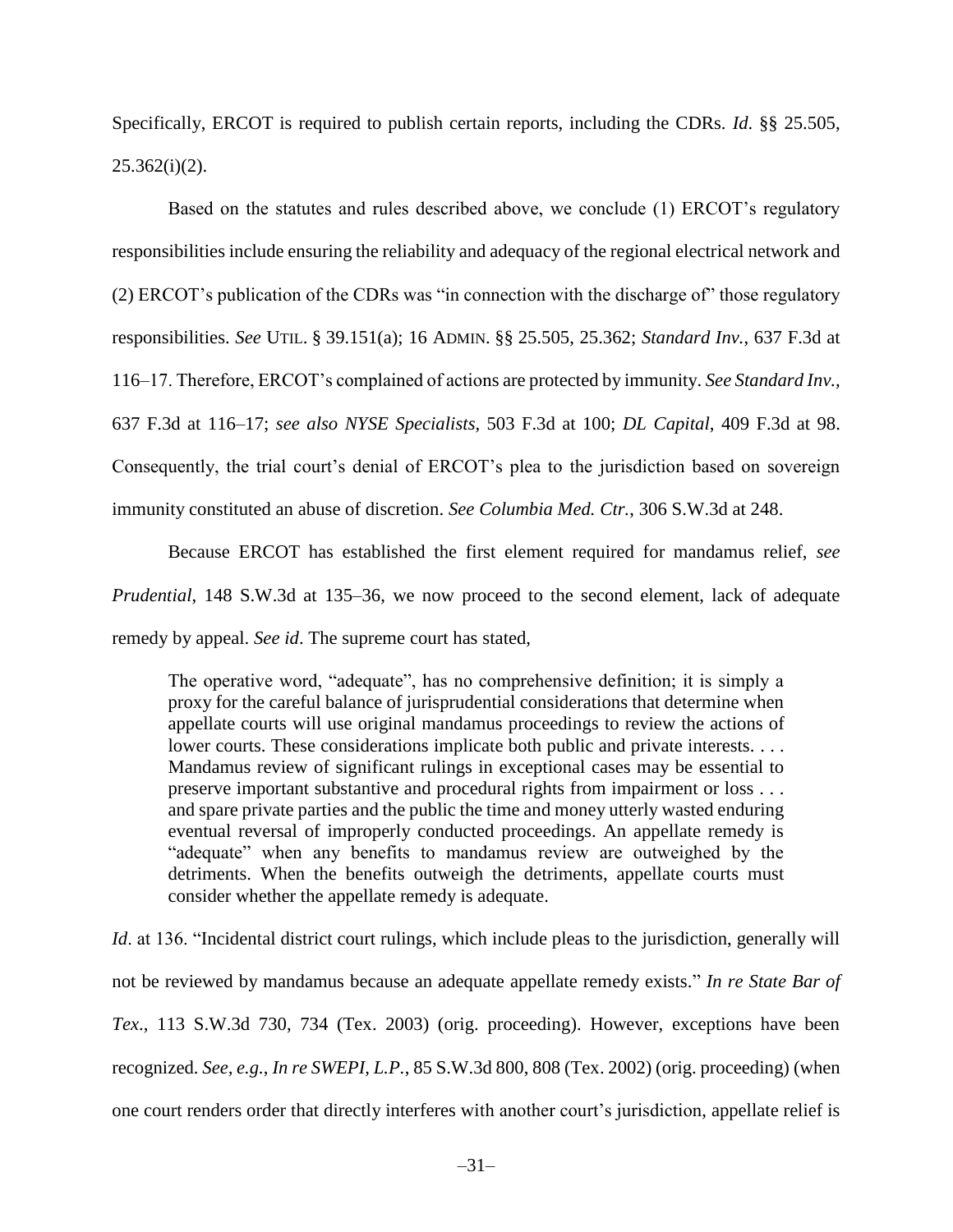inadequate); *In re Entergy Corp*., 142 S.W.3d 316, 321–22 (Tex. 2004) (orig. proceeding) (applying exception where PUC had exclusive jurisdiction). "[W]hether an appellate remedy is 'adequate' so as to preclude mandamus review depends heavily on the circumstances presented and is better guided by general principles than by simple rules." *Prudential*, 148 S.W.3d at 137.

In its consolidated brief in this Court, ERCOT asserts (1) "by virtue of its immunity, [it] has a substantive right not to be subjected to discovery or hauled into court for trial"; (2) "[i]n the absence of mandamus relief, this substantive right would be nullified"; (3) "[g]ranting mandamus to protect ERCOT's sovereign immunity would also be consistent with the [Texas Supreme Court's] frequent use of mandamus relief to correct trial court actions 'that exceed[] its jurisdictional authority'"; and (4) the resulting "waste" and "damage done to governmental processes" cannot be corrected by delayed appellate review. Panda does not specifically address the mandamus element of lack of adequate remedy by appeal.

This case does not fit squarely within the above-described exceptions to the rule that pleas to the jurisdiction generally will not be reviewed by mandamus. However, the determination as to the adequacy of an appellate remedy "is better guided by general principles." *Id*. Allowing mandamus review in this case would prevent "impairment or loss" of ERCOT's important substantive right to sovereign immunity. *See id*. at 136; *see also City of Houston v. Williams*, 216 S.W.3d 827, 829 (Tex. 2007) ("governmental immunity does not spring into existence when a damages award is finally made; it shields governments from the costs of any litigation leading up to that goal"). Additionally, this case presents an extraordinary circumstance in that the resources implicated include revenue from fees authorized and established by the government respecting an essential service. *See* UTIL. § 39.151(e). Therefore, we conclude (1) this is an "exceptional" case in which mandamus review is "essential to preserve important substantive . . . rights from impairment or loss . . . and spare private parties and the public the time and money utterly wasted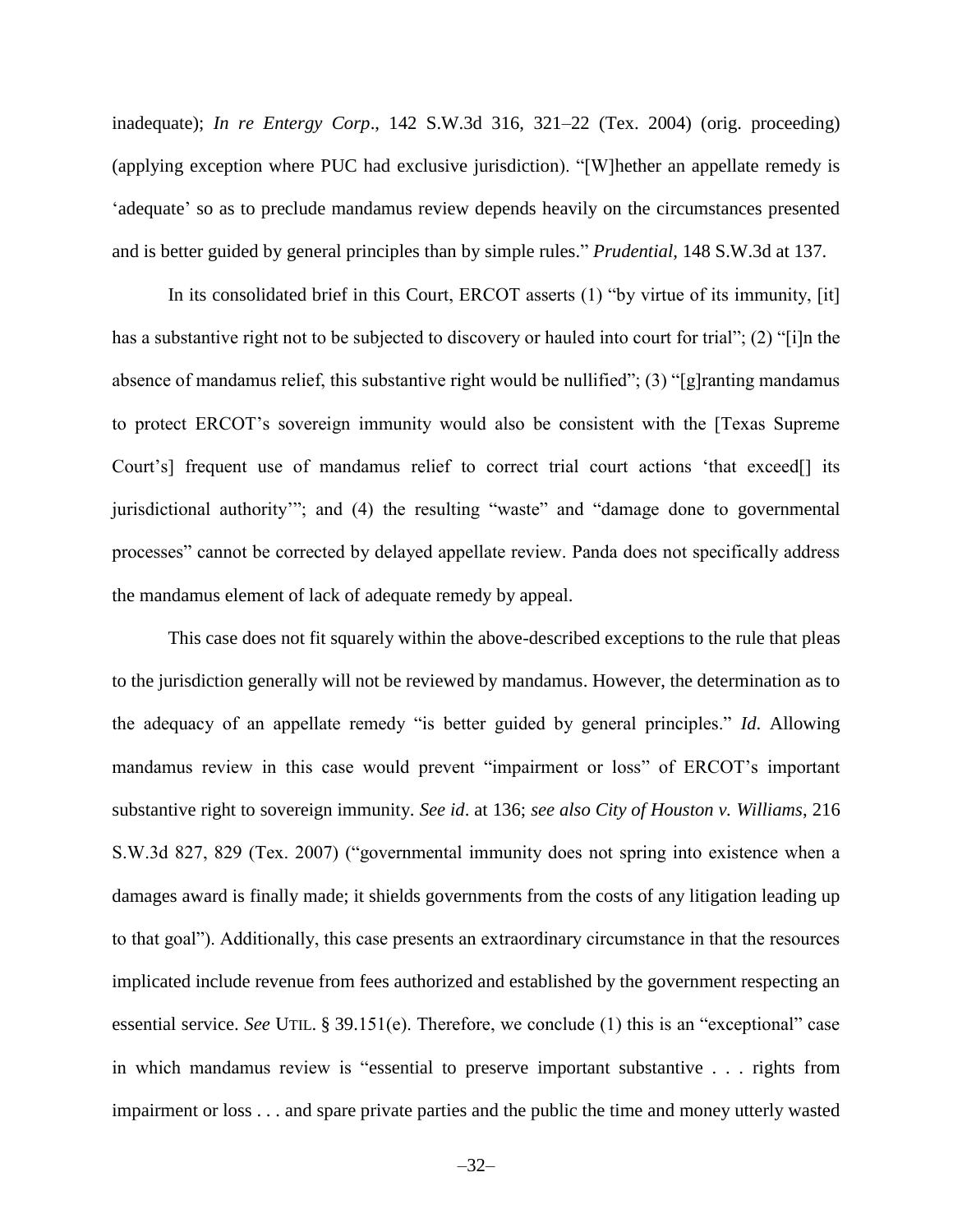enduring eventual reversal of improperly conducted proceedings"; (2) the benefits to mandamus review in this case outweigh the detriments; and (3) ERCOT lacks an adequate appellate remedy. *See Prudential*, 148 S.W.3d at 136; *see also In re Team Rocket*, 256 S.W.3d 257, 262 (Tex. 2008) (orig. proceeding) (mandamus can be warranted to avoid subjecting taxpayers, defendants, and courts to "meaningless proceedings and trials").

# **III. CONCLUSION**

For the reasons described above, we (1) dismiss ERCOT's interlocutory appeal for lack of jurisdiction and (2) conditionally grant ERCOT's petition for writ of mandamus and direct the trial court to vacate its order denying ERCOT's plea to the jurisdiction based on sovereign immunity and dismiss this case for lack of jurisdiction. If the trial court fails to do so, the writ will issue. Further, we vacate this Court's July 28, 2017 stay order.

> /Douglas S. Lang/ DOUGLAS S. LANG **JUSTICE**

170872F.P05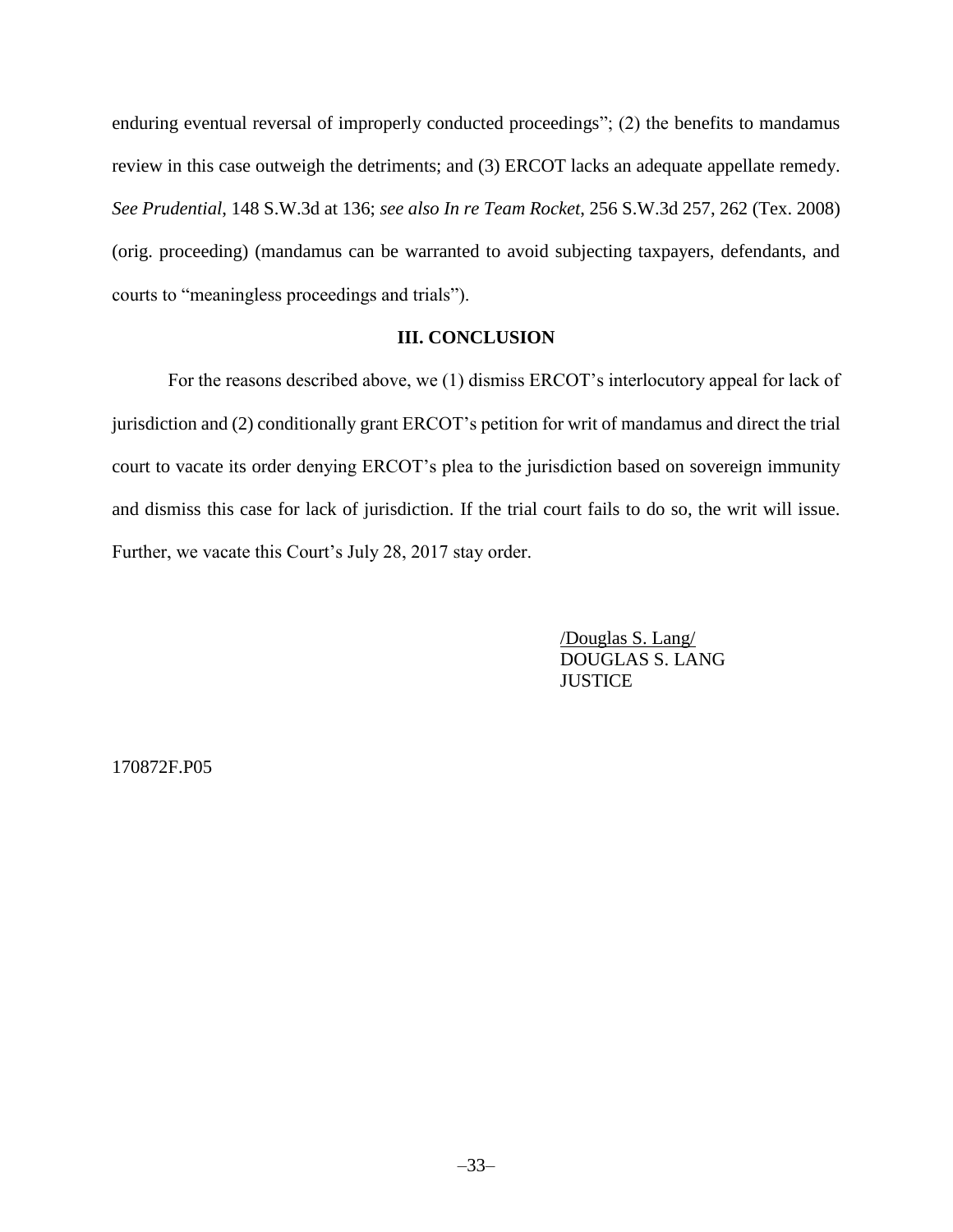

# **Court of Appeals Fifth District of Texas at Dallas**

# JUDGMENT

ELECTRIC RELIABILITY COUNCIL OF TEXAS, INC., Appellant

No. 05-17-00872-CV V.

PANDA POWER GENERATION INFRASTRUCTURE FUND, LLC D/B/A PANDA POWER FUNDS; PANDA SHERMAN POWER HOLDINGS, LLC; PANDA SHERMAN POWER INTERMEDIATE HOLDINGS I, LLC; PANDA SHERMAN POWER INTERMEDIATE HOLDINGS II, LLC; PANDA SHERMAN POWER, LLC; PANDA TEMPLE POWER HOLDINGS, LLC; PANDA TEMPLE POWER INTERMEDIATE HOLDINGS I, LLC; PANDA TEMPLE POWER INTERMEDIATE HOLDINGS II, LLC; PANDA TEMPLE POWER, LLC; PANDA TEMPLE POWER II HOLDINGS LLC; PANDA TEMPLE POWER II INTERMEDIATE HOLDINGS I, LLC; PANDA TEMPLE POWER II INTERMEDIATE HOLDINGS II, LLC; AND PANDA TEMPLE POWER II, LLC, Appellees

On Appeal from the 15th Judicial District Court, Grayson County, Texas Trial Court Cause No. CV-16-0401. Opinion delivered by Justice Lang, Justices Francis and Evans participating.

and

IN RE ELECTRIC RELIABILITY COUNCIL OF TEXAS, INC., Relator

In accordance with this Court's opinion of this date, the appeal portion of this consolidated interlocutory appeal and petition for writ of mandamus is **DISMISSED** for want of jurisdiction.